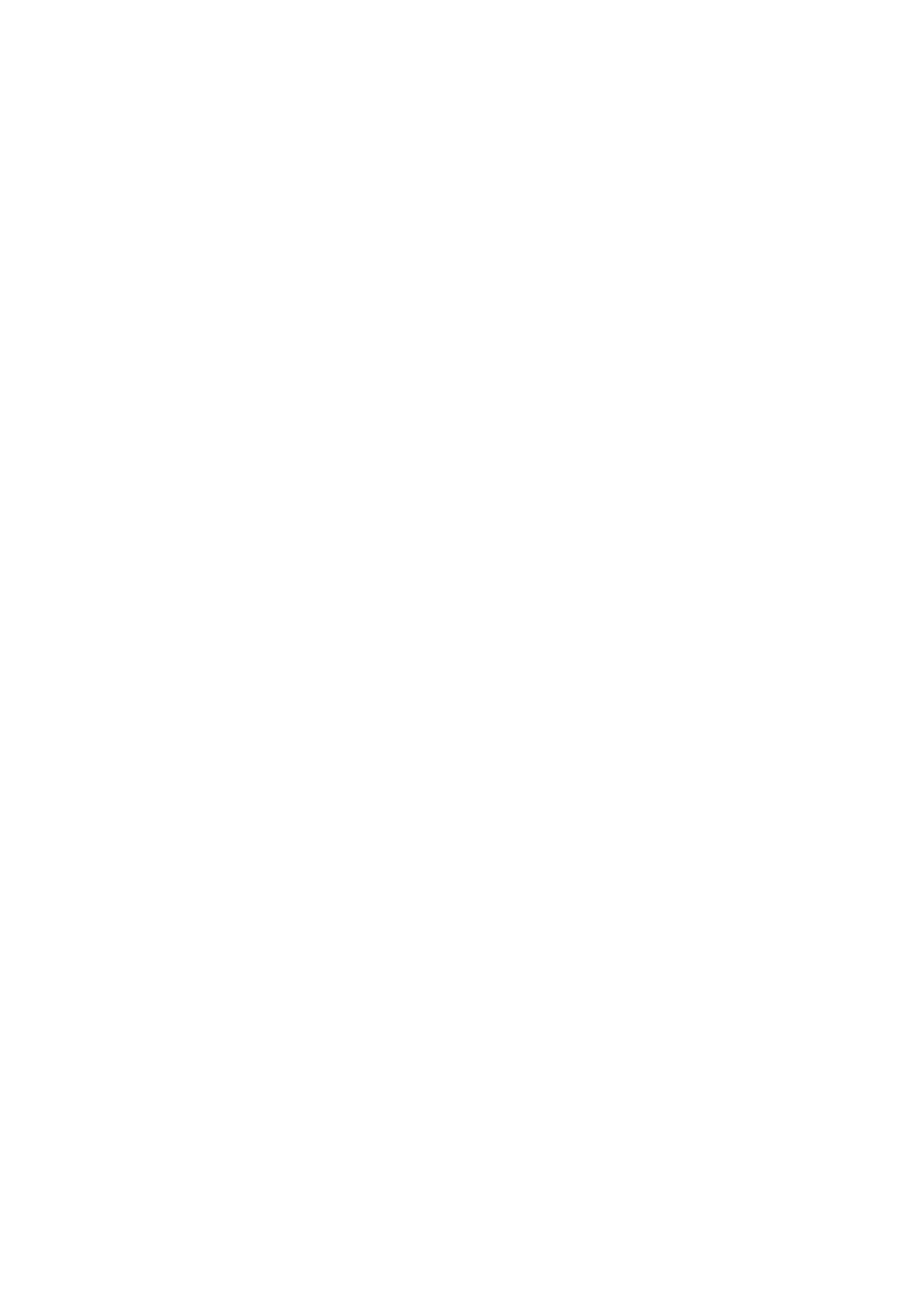# **Important safety information**

**Read this manual before attempting to install the device!** Failure to observe recommendations included in this manual may be dangerous or cause a violation of the law. The manufacturer, Fibar Group S.A. will not be held responsible for any loss or damage resulting from not following the instructions of operating manual. **!**

# **Danger of electrocution!**

Dimmer 2 is designed to operate in electrical home installation. Faulty connection or use may result in fire or electric shock.

All works on the device may be performed only by a qualified and licensed electrician. Observe national regulations.

Even when the device is turned off, voltage may be present at its terminals. Any maintenance introducing changes into the configuration of connections or the load must be always performed with disabled fuse

# **General information about the FIBARO System**

FIBARO is a wireless smart home automation system, based on the Z-Wave protocol. All of available devices can be controlled through a computer (PC or Mac), smartphone or tablet. Devices are not only receivers, but can also repeat the signal, increasing the Z-Wave network's range. It gives advantage over traditional wireless systems that require direct link between transmitter and receiver, as a result the construction of the building could affect network's range negatively.

Every FIBARO network has its unique identification number (home ID). Multiple independent networks can exist in the building without interfering. Transmission security of FIBARO System is comparable to wired systems.

Z-Wave technology is the leading solution in smart home automation. There is a wide range of Z-Wave devices that are mutually compatible, independently of manufacturer. It gives the system the ability to evolve and expand over time. For more information visit: www.fibaro.com.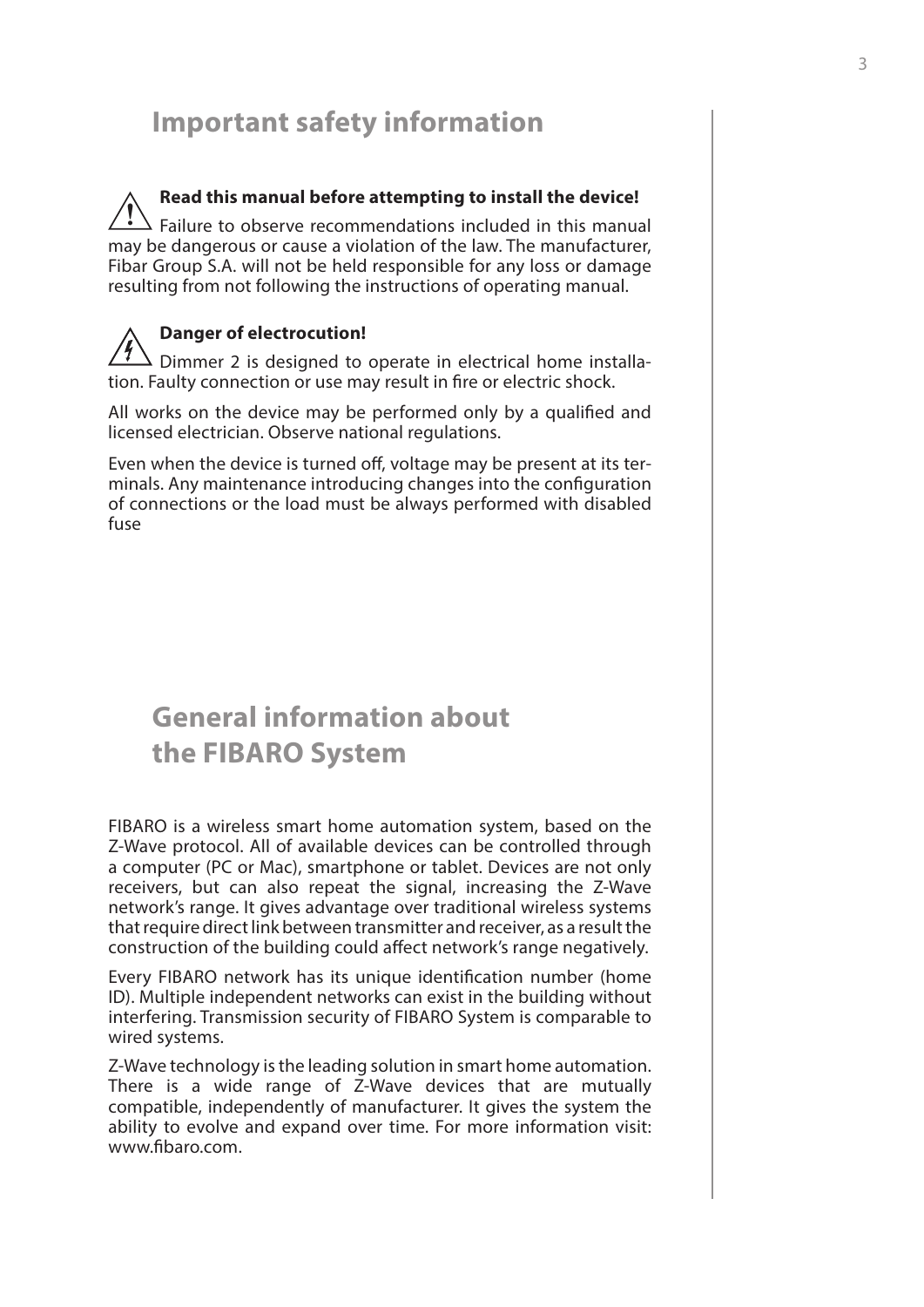# <span id="page-3-0"></span>**#1: Description and features**

Remotely controlled light dimming module is designed to work with various types of light sources. It may be connected to two-wire or three-wire configuration so it can operate with or without neutral lead. FIBARO Dimmer 2 can switch or dim connected light source either through radio waves or through the wall switch connected directly to it.

New FIBARO Dimmer 2 is equipped with an algorithm of smart light source detection which makes configuration easier and ensures high compatibility of the device. It may be used as a switch with nondimmable light sources (in 3-wire connection).

#### **Main features of FIBARO Dimmer 2:**

- Compatible with any Z-Wave or Z-Wave Plus Controller,
- Controlled by FIBARO Home Center or any other Z-Wave controller,
- Advanced microprocessor control,
- Implemented algorithm of smart light source detection,
- Auto-adjustment of the appropriate control mode to connected load,
- Active power and energy metering functionality,
- Soft start function,
- Memory of the last lighting level settings,
- Works with various types of switches momentary, toggle, three-way, etc.
- Active element: semiconductor electronic switch,
- To be installed in wall switch boxes of dimensions allowing for installation, conforming to provisions of applicable regulations,
- FGD-212 is an extension unit.



**FIBARO Dimmer 2 is a fully compatible Z-Wave Plus device.**

#### **NOTE i**

This device may be used with all devices certified with Z-Wave certificate and should be compatible with such devices produced by other manufacturers.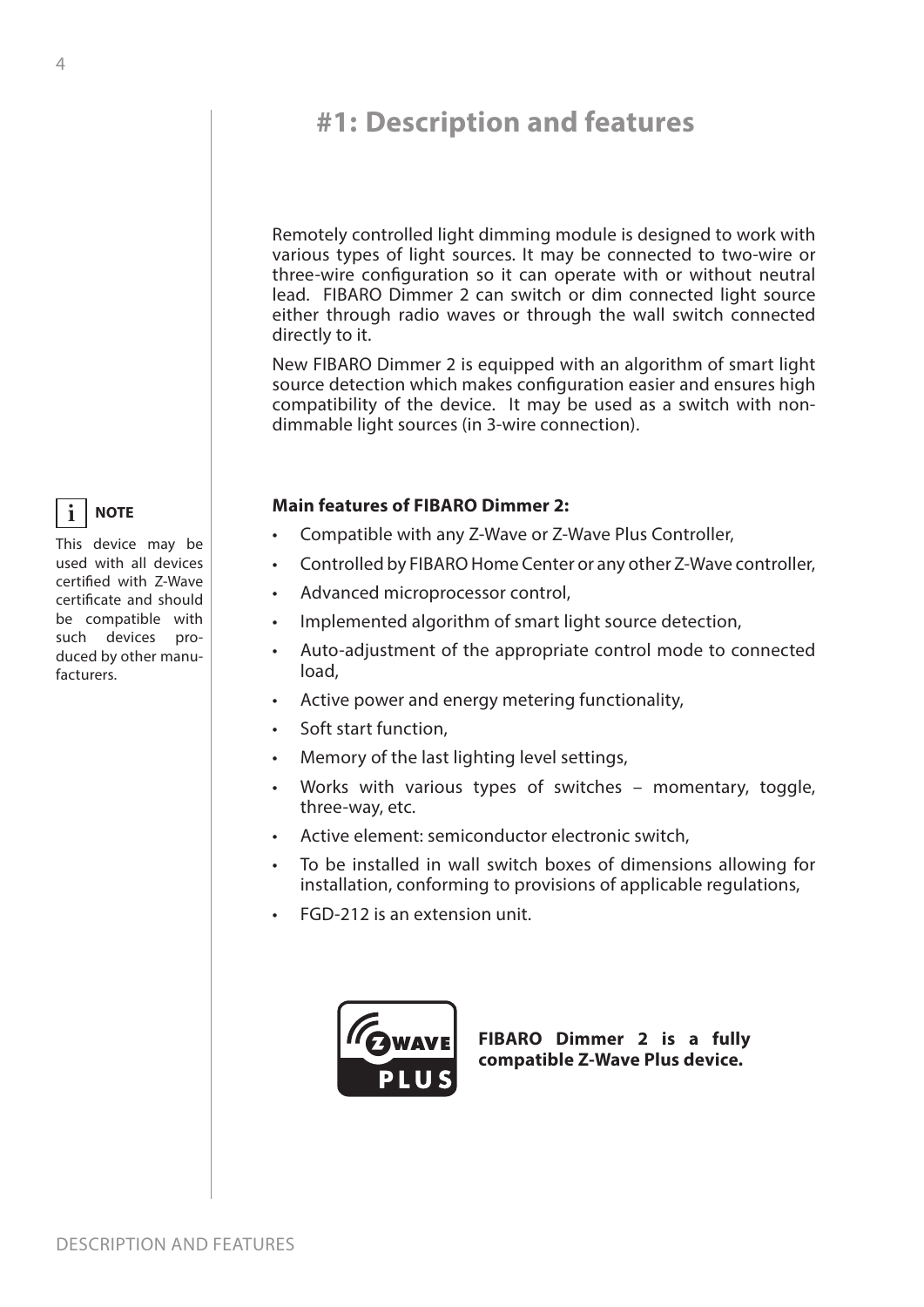# <span id="page-4-0"></span>**#2: Supported loads**

#### **As a dimmer it operates under the following loads:**

- 230V operated conventional incandescent and halogen light sources
- 12V operated ELV halogen lamps and dimmable LED bulbs (with electronic transformers)
- 12V operated MLV halogen lamps (with ferromagnetic transformers)
- dimmable LED bulbs
- dimmable compact fluorescent CFL tube lamps
- supported dimmable light sources (power factor  $> 0.5$ ) with minimal power of 5VA using FIBARO Bypass 2 (depending on the type of load)

#### **Without dimming function it may work with:**

- compact fluorescent CFL tube lamps with electronic ballast
- fluorescent tube lamps with electronic ballast
- LED bulbs (power factor  $> 0.7$ )
- supported light sources (power factor  $> 0.5$ ) with minimal power of 5VA using FIBARO Bypass 2 (depending on the type of load)

#### **Applied load and the Dimmer 2 itself may be damaged if the applied load is inconsistent with the technical specifications! !**

When connecting FIBARO Dimmer 2 act in accordance with the following rules:

- Do not connect loads greater or less than those recommended,
- Do not connect different types of light sources simultaneously,
- Do not connect the power supply without a load,
- Do not connect more than one transformer with Dimmer 2 output,
- When using magnetic transformer load it with 50% of its nominal power at minimum,
- Minimize number of electronic transformers in a circuit, noises caused by them in electrical grids may affect Dimmer's operation.

#### **CAUTION !**

FIBARO Dimmer 2 supports only compact fluorescent tube lamps and fluorescent tube lamps with electronic ballast. Do not connect other types of fluorescent lamps!



You will find more about FIBARO Bypass 2 in chapter [#3 on](#page-6-1) [page 7](#page-6-1).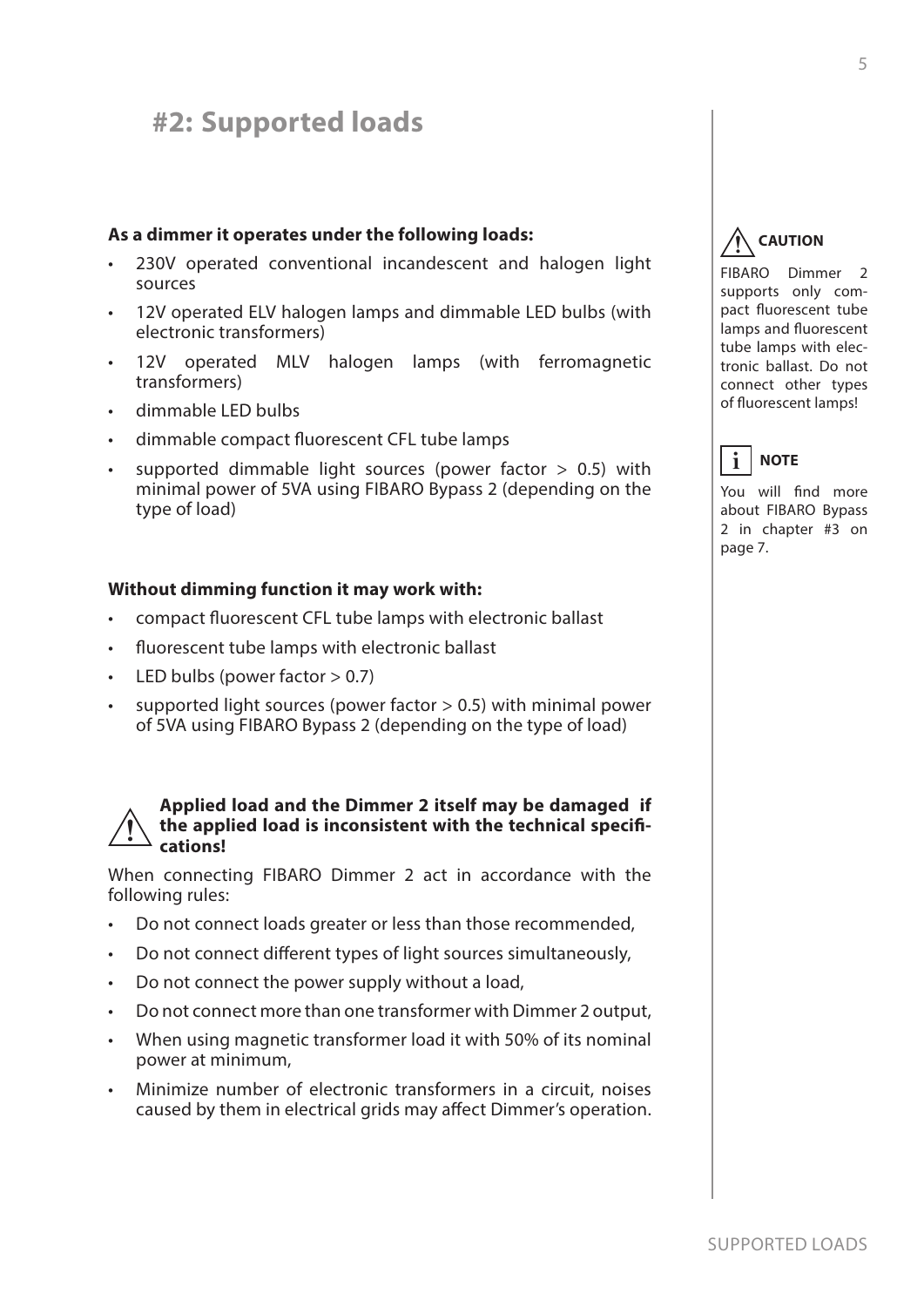#### **NOTE i**

Some types of the LED bulbs and compact fluorescent lamps are designed to work in leading edge operating mode.

**FIBARO Dimmer 2** uses different operating modes to control following types of loads:

- "Trailing edge" for resistive loads (R)
- "Trailing edge" for resistive-capacitive loads (RC)
- "Leading edge" for resistive-inductive loads (RL)

### **Recommended values of power for supported loads:**

| <b>Supported load types</b>                                                                    |          |  |
|------------------------------------------------------------------------------------------------|----------|--|
| <b>Resistive loads</b>                                                                         |          |  |
| Conventional incandescent<br>and halogen light sources                                         | 50-250W  |  |
| <b>Resistive-capacitive loads</b>                                                              |          |  |
| Fluorescent tube lamp (com-<br>pact / with electronic ballast),<br>electronic transformer, LED | 50-200VA |  |
| <b>Resistive-inductive loads</b>                                                               |          |  |
| Ferromagnetic transformers                                                                     | 50-220VA |  |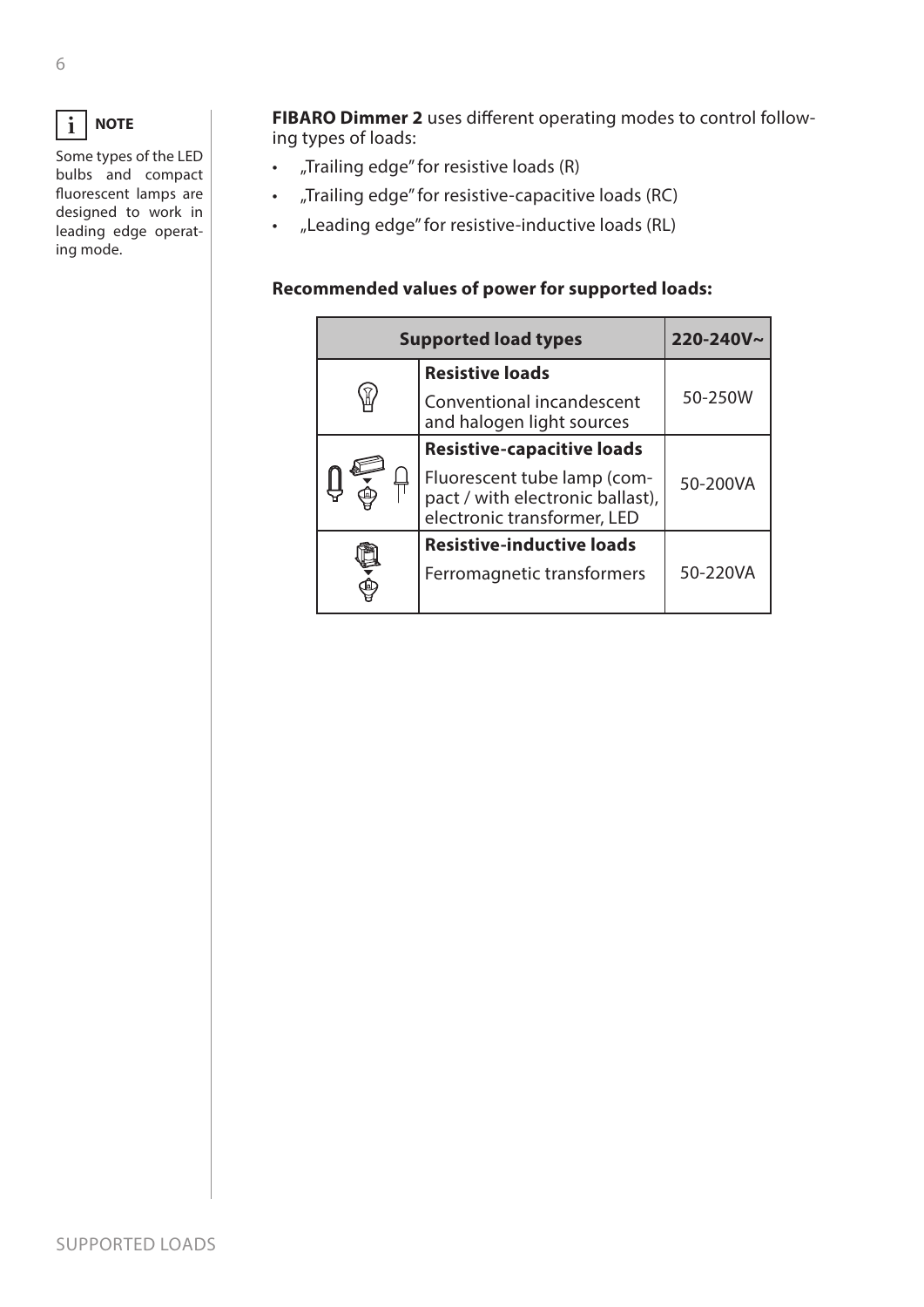# <span id="page-6-1"></span><span id="page-6-0"></span>**#3: FIBARO Bypass 2 (FGB-002)**

FIBARO Bypass 2 (FGB-002) is a device designed to work with FIBARO Dimmer 2 (FGD-212). It should be used in case of connecting LED bulbs or energy saving compact fluorescent lamps. FIBARO Bypass 2 prevents flickering of the LED lights and glowing of the turned off compact fluorescent lamps.

In the case of 2-wire connection, FIBARO Bypass 2 allows to reduce minimum power of load required by the Dimmer 2 for correct operation. FGB-002 provides powering of the Dimmer 2 in case of controlling the low loads of minimum power down to 5VA (for  $cosφ > 0.5$ ).

#### **Device installation:**

- 1. Switch off the mains voltage (disable the fuse).
- 2. Connect the Bypass 2 in accordance with ["Installation" on page 8](#page-7-1).
- 3. Follow the Dimmer 2 installation.
- 4. Force the calibration procedure with FIBARO Bypass 2 using RED menu position (see ["Operating the device" on page 12](#page-11-1)) or through setting parameter 13 to 2 (see "Advanced parameters" on [page 22\)](#page-21-1).

#### **Specifications:**

Power supply: Operational temperature: Dimensions (L x W x H): Power consumption:

100-240 V~ 50/60 Hz 0-35°C 31 x 21,6 x 13 mm  $< 1.4 W$ 

#### **CAUTION !**

Dimmer 2 was designed to work only with FGB-002. Connecting other devices may cause damage to the Dimmer 2.

#### **CAUTION !**

In the case of 2-wire connection do not connect load below minimal power without FGB-002.

#### **CAUTION !**

Bypass 2 works only with Dimmer 2 in trailing edge mode. Do not connect the Bypass to the Dimmer operating in leading edge mode.

#### **CAUTION !**

Bypass 2 is sensitive to the frequent changes of the state of Dimmer 2 (alternate switching on and off). Significant changes in brightness should not be performed more than once per second.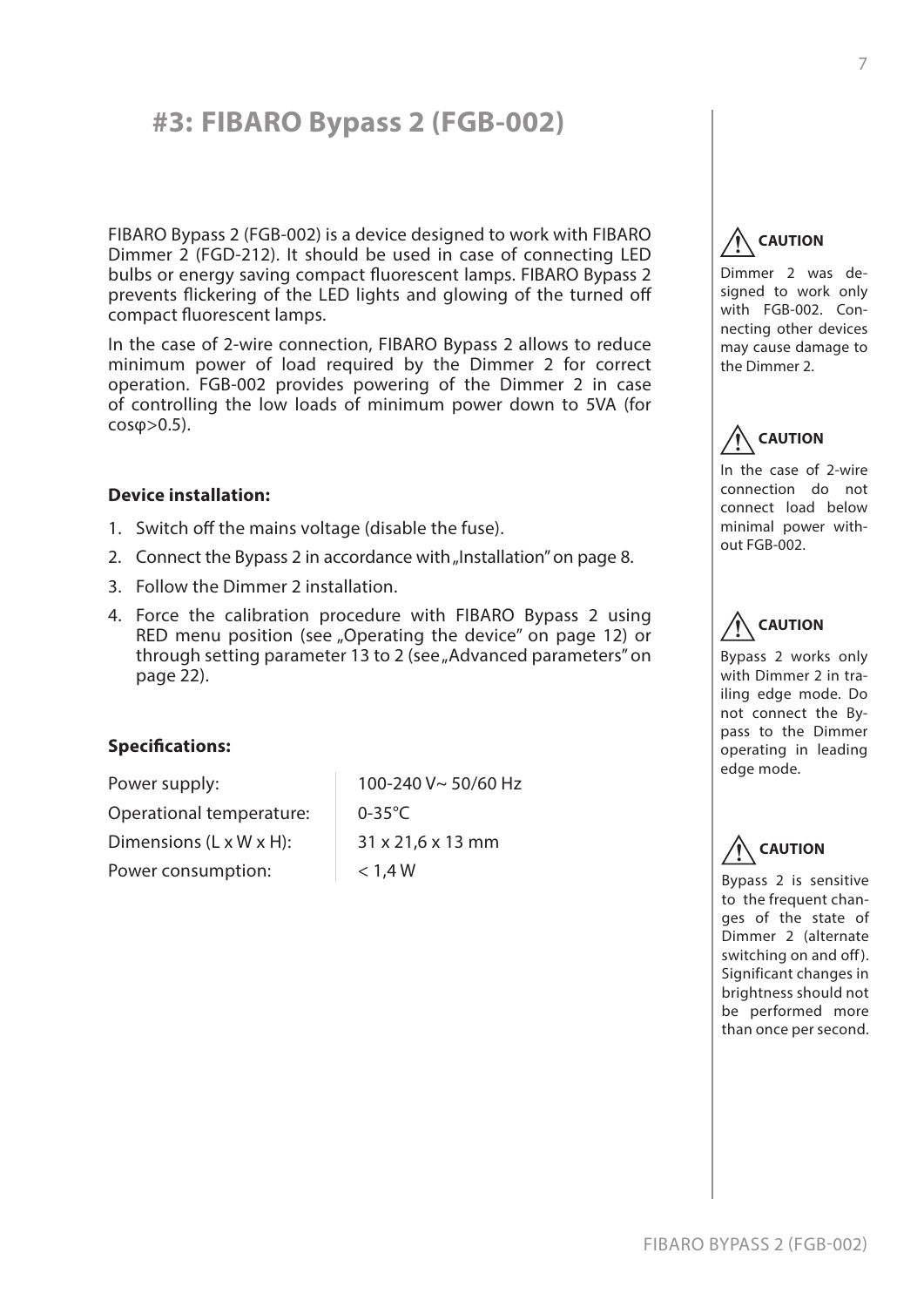# <span id="page-7-1"></span><span id="page-7-0"></span>**#4: Installation**

#### **Connecting the FIBARO Dimmer 2 in a manner inconsistent with manual may cause risk to health, life or material damage. !**

When connecting FIBARO Dimmer 2 act in accordance with the following rules:

- Connect only in accordance with one of the diagrams,
- Dimmer 2 should be installed in a wall switch box compliant with a relevant national safety standards and with depth no less than 60mm,
- Electrical switches used in installation should be compliant with the relevant safety standards,
- Length of wires used to connect the control switch should not exceed 20m.

#### **Notes for the diagrams**:

 $\blacksquare$ 

**DIMMER**

 $\circ \circ \circ \circ \circ \circ$ L S1 S2 Sx N  $\infty$  **L** - terminal for live lead

**S1** - terminal for switch no. 1 (has the option of entering the device in learning mode)

**S2** - terminal for switch no. 2

**Sx** - terminal for power supply to the switch connected to the Dimmer 2

**N** - terminal for neutral lead

 $\infty$  - output terminal of the Dimmer 2 (controlling connected light source)

**B** - service button (used to add/remove the device and navigate the menu)

#### **Installation of the FIBARO Dimmer 2**:

- 1. Switch off the mains voltage (disable the fuse).
- 2. Open the wall switch box.
- 3. Connect with one of following the diagrams: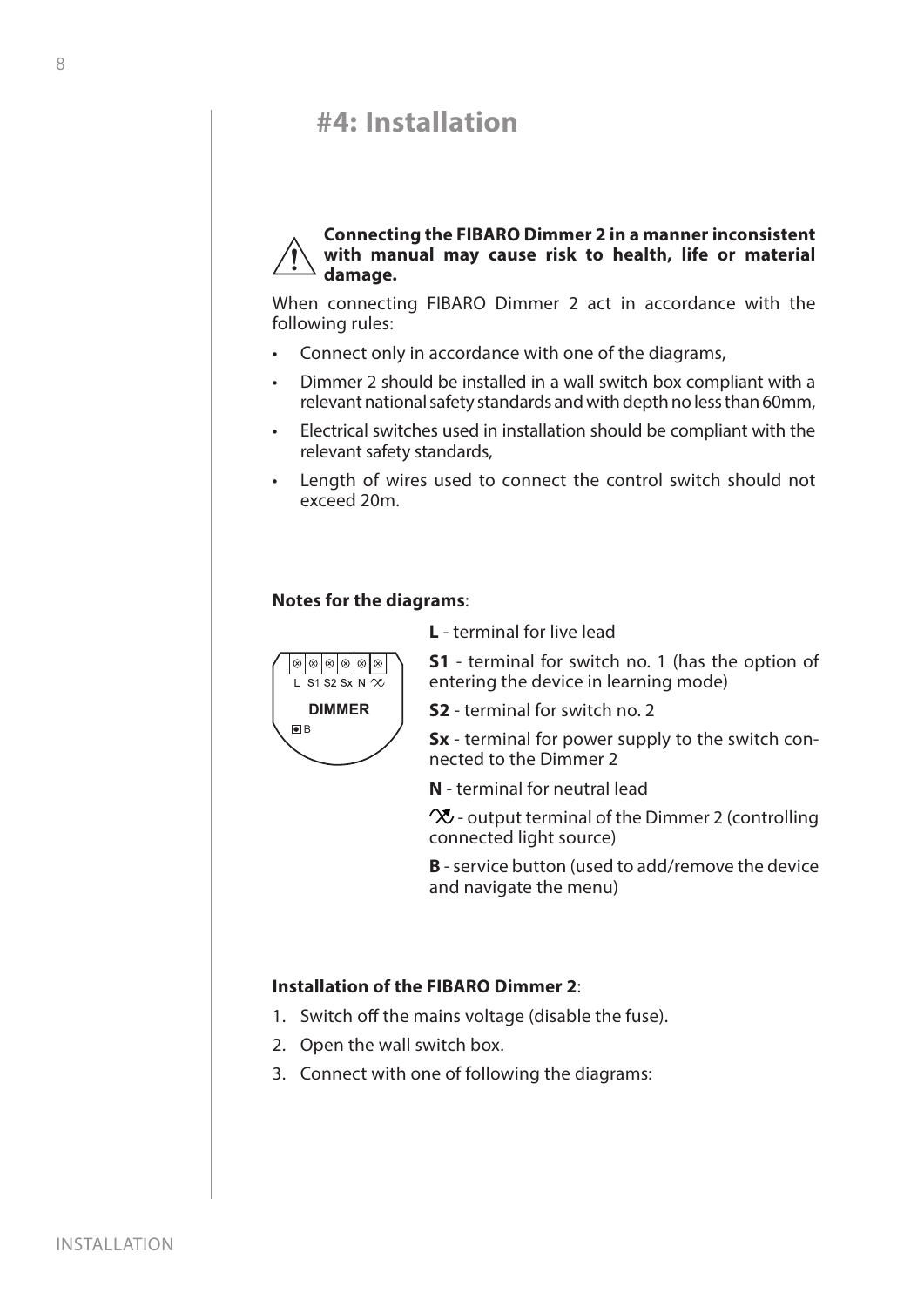# Installation



#### **NOTE i**

Switch connected to the S1 terminal is a master switch. It activates the basic functionality of the Dimmer 2 (turning the light on/off, dimming) and starts the learning mode (Add/Remove). The switch connected to the S2 terminal is an optional switch and pushing it without changing the configuration parameters will not affect the status of the device. Functionality of the switches can be reversed by adjusting advanced parameter (see ["Ad](#page-21-1)[vanced parameters"](#page-21-1) [on page 22](#page-21-1)).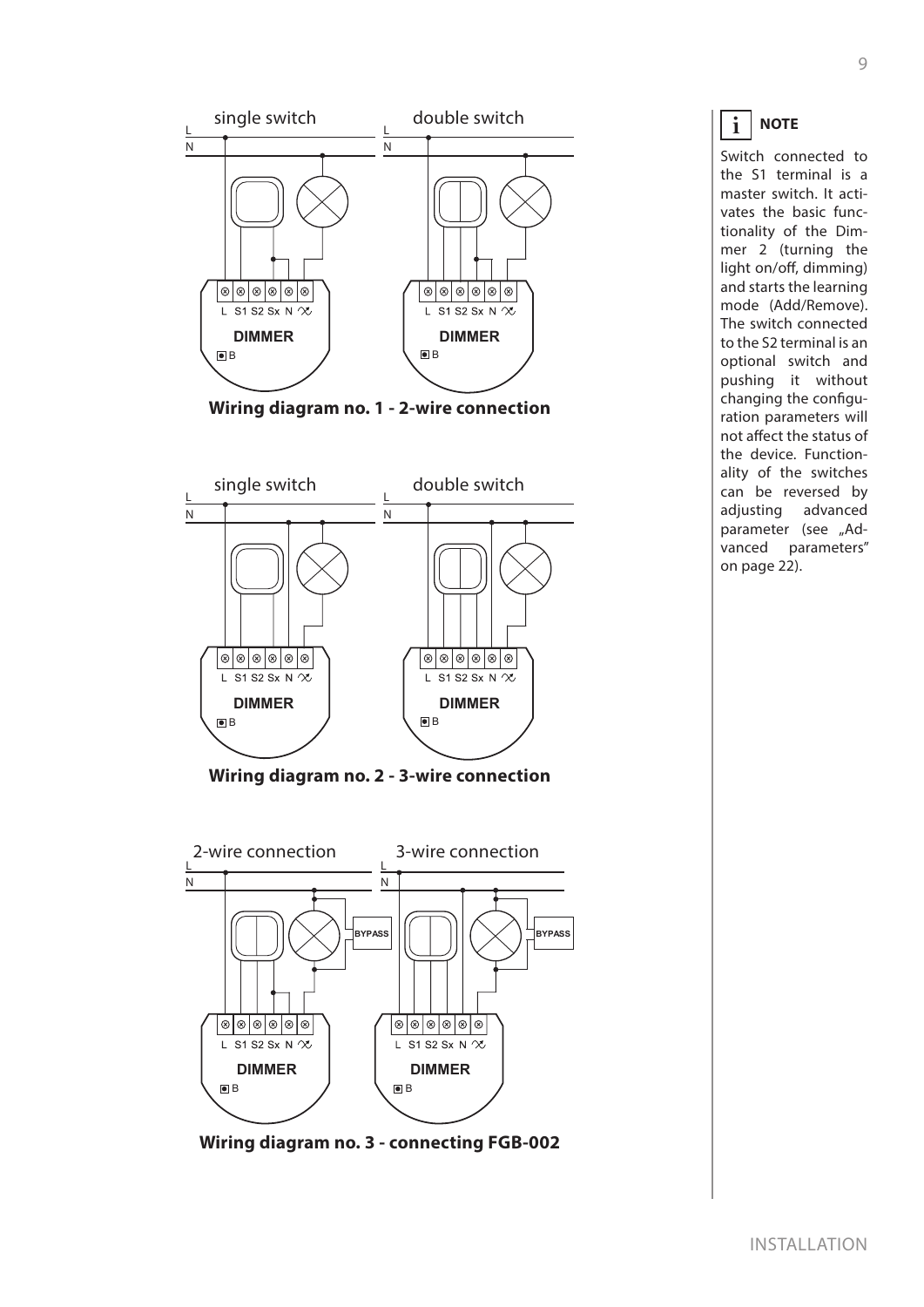# **NOTE**

It is not recommended to install different types of wall switches (momentary, toggle, etc.) in a 3-way connection.





**Wiring diagram no. 5 - momentary wall switches connection**

# 4. After verifying correctness of connection switch on the mains voltage,

- 5. Wait around 30s for the calibration process to end (see ["Calibra](#page-14-1)[tion" on page 15\)](#page-14-1), light may blink during the process,
- 6. After successful calibration the device will be turned off by default,
- 7. Add the device to the Z-Wave network (see "Adding/removing the [device" on page 11\)](#page-10-1),
- 8. Turn off the mains voltage, then arrange the device and its antenna in a wall switch box,
- 

# **Tips for arranging the antenna**:

- Locate the antenna as far from metal elements as possible (connecting wires, bracket rings, etc.) in order to prevent interferences.
- Metal surfaces in the direct vicinity of the antenna (e.g. flush mounted metal boxes, metal door frames) may impair signal reception!
- Do not cut or shorten the antenna its length is perfectly matched to the band in which the system operates.

#### **NOTE i**

After switching on the mains voltage LED indicator will signal Z-Wave network inclusion state with a colour:

**GREEN** - device added **RED** - device not added **RED/GREEN ALTER-NATELY**- Z-Wave error

**i**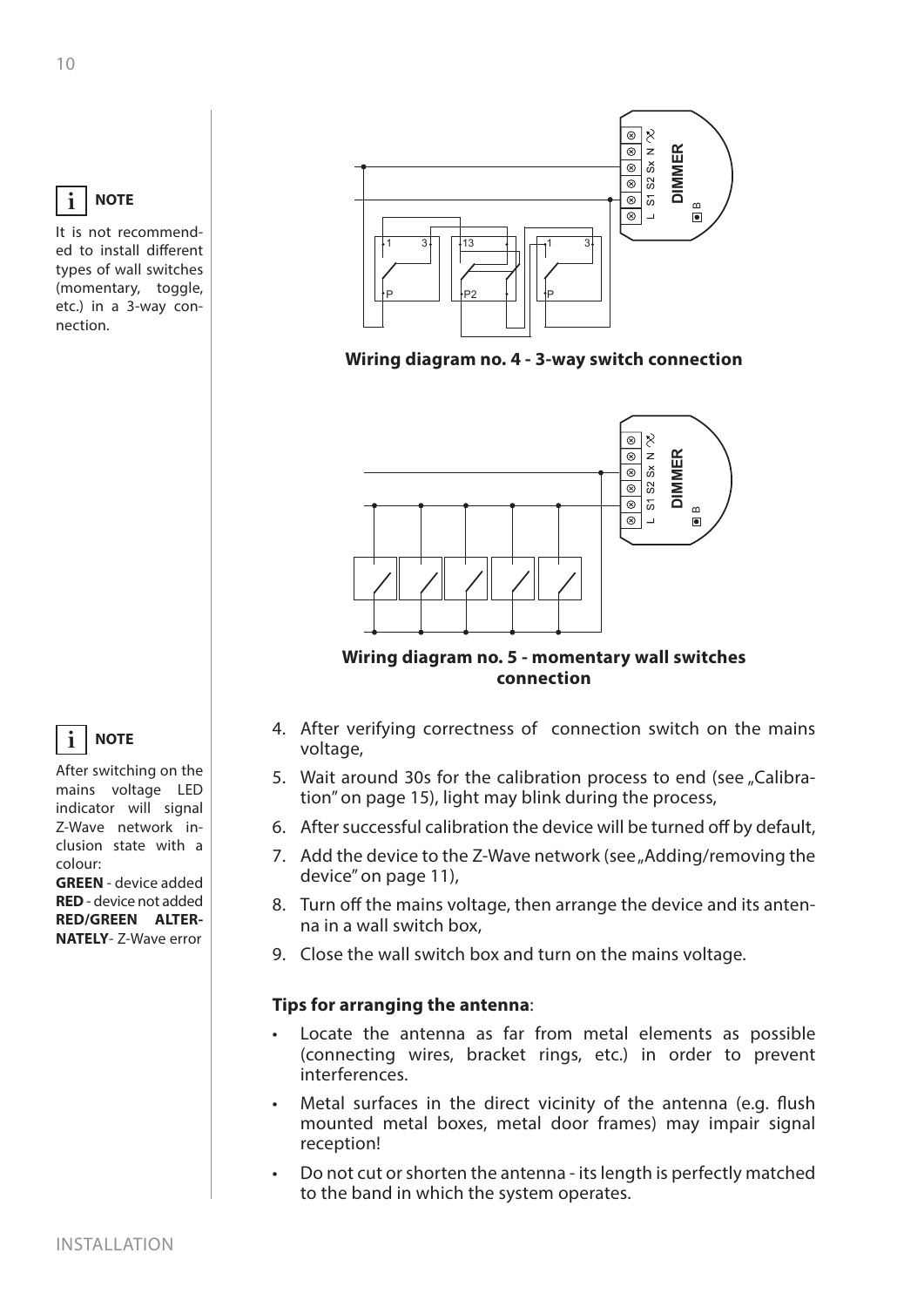# <span id="page-10-1"></span><span id="page-10-0"></span>**#5: Adding/removing the device**

**Adding (Inclusion)** - Z-Wave device learning mode, allowing to add the device to existing Z-Wave network.

To add the device to the Z-Wave network:

- 1. Place the Dimmer 2 within the direct range of your Z-Wave controller.
- 2. Identify switch no. 1 (turns the light on) or the B-button (located on the device's housing).
- 3. Set the main controller in (security/non-security) add mode (see the controller's manual).
- 4. Quickly, three times press switch no. 1 or the B-button.
- 5. Wait for the adding process to end.
- 6. Successful adding will be confirmed by the Z-Wave controller's message.

**Removing (Exclusion)** - Z-Wave device learning mode, allowing to remove the device from existing Z-Wave network.

To remove the device from the Z-Wave network:

- 1. Place the Dimmer 2 within the direct range of your Z-Wave controller.
- 2. Identify switch no. 1 (turns the light on) or the B-button (located on the device's housing).
- 3. Set the main controller in remove mode (see the controller's manual).
- 4. Quickly, three times press switch no. 1 or the B-button.
- 5. Wait for the removing process to end.
- 6. Successful removing will be confirmed by the Z-Wave controller's message.
- 7. Dimmer 2 will start the calibration process (see "Calibration" on [page 15\)](#page-14-1).

#### **NOTE i**

For toggle switches in default configuration perform six position changes.



In case of problems related to unknown configuration or type of external switch use the B-button to add/ remove.

#### **CAUTION !**

While adding the Dimmer 2 to the network with connected toggle switch, ensure that all switch contact is open (off). Otherwise it will prevent adding/ removing the device to/from the network.



Removing the Dimmer 2 from the Z-Wave network restores all the default parameters of the device, but does not reset power metering data.



Adding/removing is not possible during the calibration procedure.

#### **NOTE i**

Adding in security mode must be performed up to 2 meters from the controller.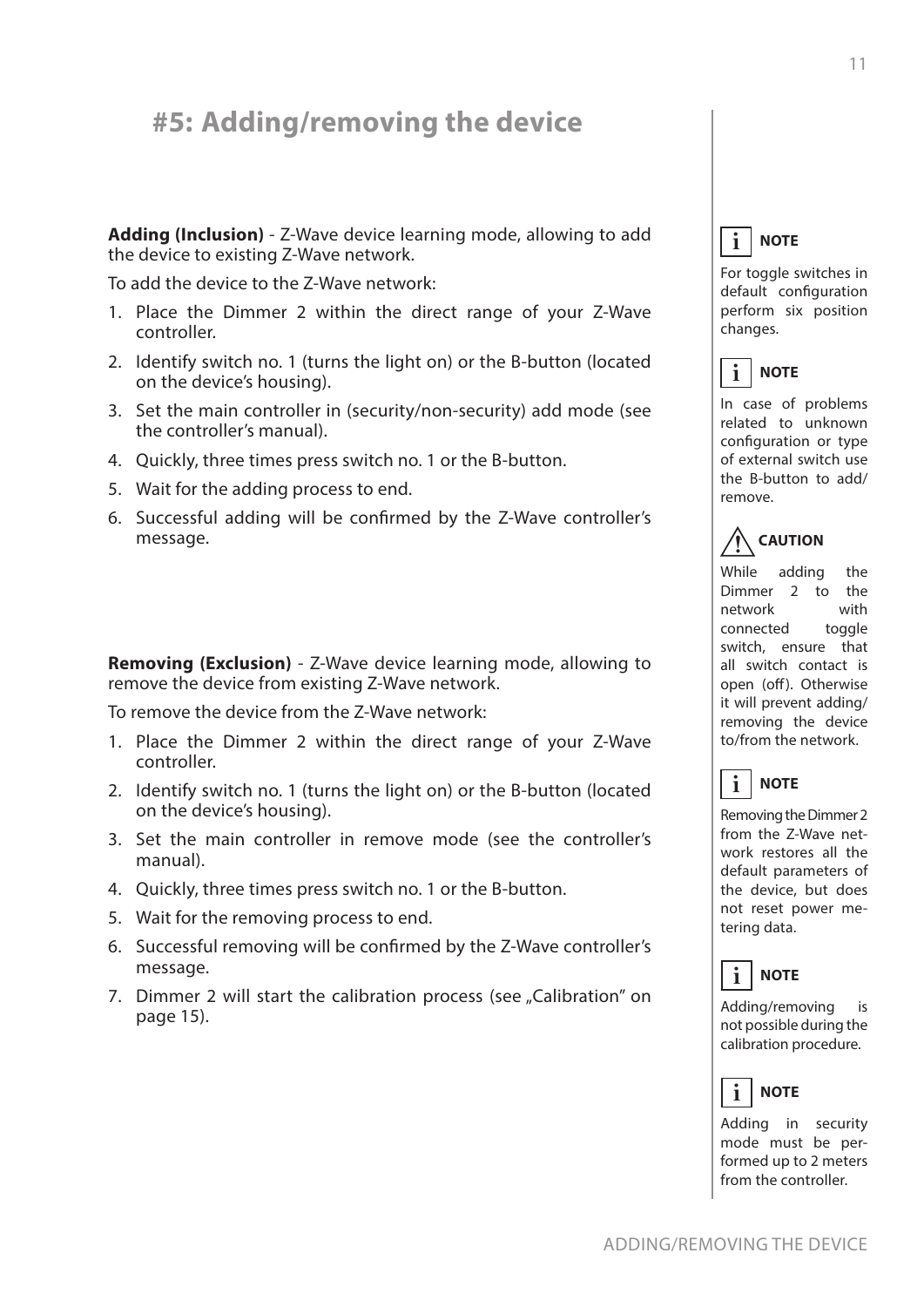# <span id="page-11-1"></span><span id="page-11-0"></span>**#6: Operating the device**

#### **Controlling the Dimmer 2 using a switch:**

**Momentary switch** (after releasing the switch a spring automatically pushes back and disconnects the switch):

- Turning the light ON/OFF: change the position of switch no. 1. The Dimmer 2 will be activated always at previously set brightness level,
- Brightening/dimming the light: hold switch no. 1 down. When the switch is held down, the Dimmer 2 will always reach the extreme value of 1% or 99%,
- Turning the light ON completely: fast double-click switch no. 1. The Dimmer 2 will set the load at 99%.

**Toggle switch** (operates as a two-position switch, it has no spring that would set one position of the switch):

- Turning the light ON/OFF: toggle switch no. 1. The Dimmer 2 will be activated always at previously set brightness level,
- Turning the light ON completely: toggle twice switch no. 1. The Dimmer 2 will set the load at 99%.

#### **Controlling the Dimmer 2 using FIBARO Home Center controller:**

After adding the Dimmer 2 to the network, it will be represented in the FIBARO Home Center controller by the following icon:



Dimming/brightening is performed by moving the slider. The current status of the Dimmer 2 is shown on the bar indicator.

Turning the device ON/OFF – ON and OFF icons are used for setting the last saved state or turning off the Dimmer 2.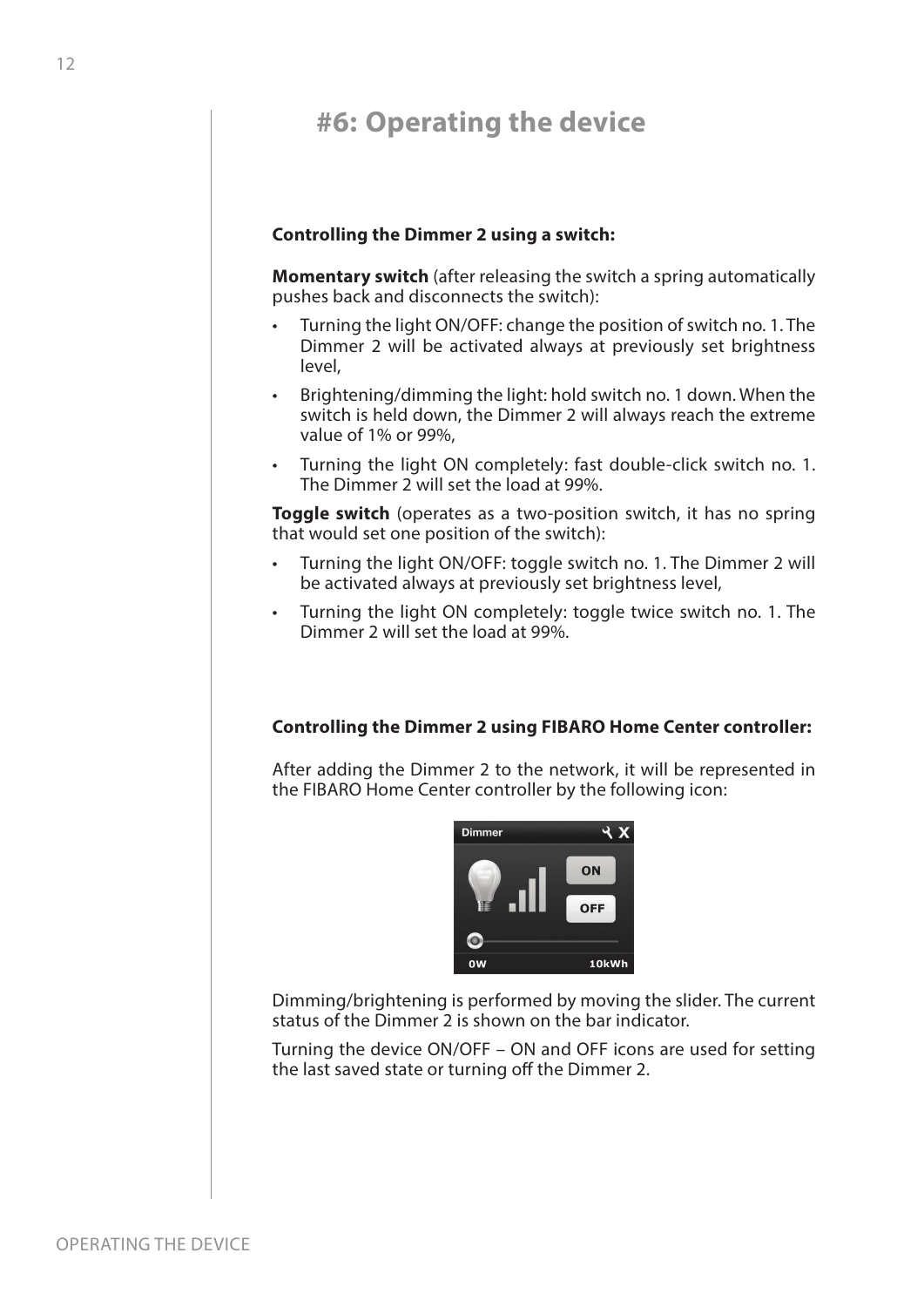### **Controlling the Dimmer 2 using a command: ALL ON/ALL OFF in non-secure mode:**

The Dimmer 2 responds to commands ALL ON/ALL OFF that may be sent by the Z-Wave controller. ALL ON/ALL OFF commands are usually implemented in the remote controllers using Z-Wave protocol, and they are used to issue commands directed to the entire system.

By default, both commands ALL ON and ALL OFF are accepted. Settings may be changed by modifying the value of parameter 11 (see ["Advanced parameters" on page 22](#page-21-1)). In this way the user may determine to which commands the device should respond.

# **Resetting the Dimmer 2:**

- 1. Disconnect the power supply.
- 2. Remove the Dimmer 2 from the wall switch box.
- 3. Connect the power supply.
- 4. Locate the B-button on the housing.
- 5. Press and hold the B-button to enter the menu mode.
- 6. Wait for the visual LED indicator to turn yellow.
- 7. Quickly release and click the B-button again.
- 8. After few seconds the device will be restarted, which is signalled with the red LED indicator colour.
- 9. The device enters the calibration mode.

#### **Controlling the Dimmer 2 using the B-button:**

FIBARO Dimmer 2 is equipped with a B-button, which allows to use the MENU mode and additionally perform the following actions:

#### **1x click:**

- alarm mode cancellation (flashing alarm)
- exit the error mode
- select the desired MENU option (if MENU mode is active)

#### **3x click:**

send the Node Info Z-Wave command frame (adding/removing)

#### **Holding:**

enter the MENU mode (confirmed by the LED indicator)

#### **NOTE i**

Resetting the device is not the recommended way of removing the device from the Z-Wave network. Use reset procedure only if the primary controller is missing or inoperable. Certain device removal can be achieved by the procedure of removing described in ["Adding/](#page-10-1) [removing the device"](#page-10-1) [on page 11](#page-10-1).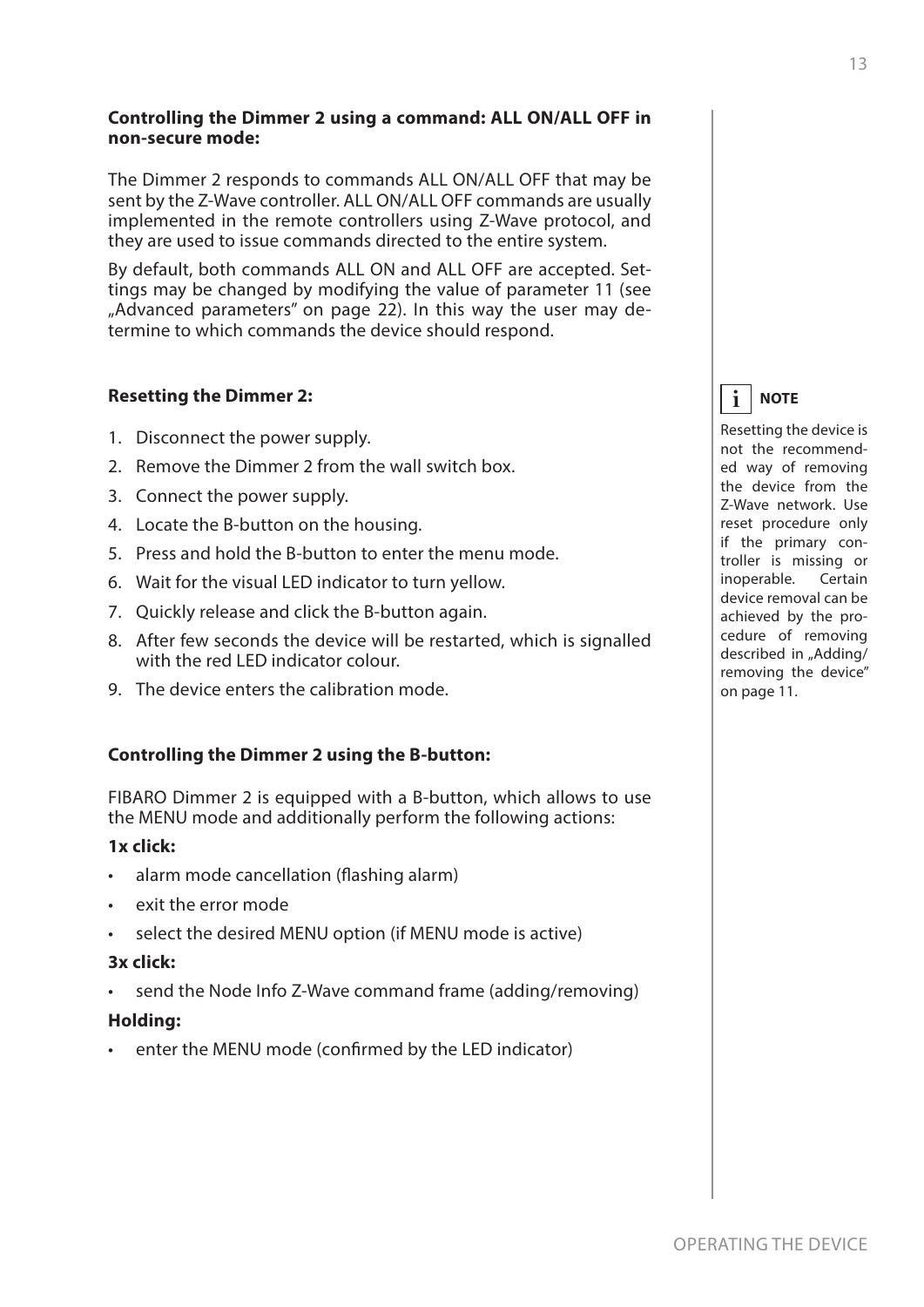#### **MENU mode & visual indications:**

FIBARO Dimmer 2 has a MENU with each position indicated by the specified LED indicator colour. In order to enter the menu press the B-button and hold for at least 2 seconds. While the B-button is still pressed, LED indicator colour will change in the following sequence:

**BLUE** - initiate the load calibration procedure (see "Calibration" on [page 15\)](#page-14-1)

**RED** - load calibration procedure with FIBARO Bypass 2 (see ["Calibra](#page-14-1)[tion" on page 15\)](#page-14-1)

**WHITE** - activate turning the load on/off using the B-button

**GREEN** - reset the energy consumption data memory (see "Power and [energy consumption measurement" on page 16\)](#page-15-1)

**VIOLET** - initiate the Z-Wave network range test (see "Z-Wave range [test" on page 18](#page-17-1))

**YELLOW** - reset the FIBARO Dimmer 2 to factory defaults

Release the B-button to choose the desired function and confirm your choice with the B-button click.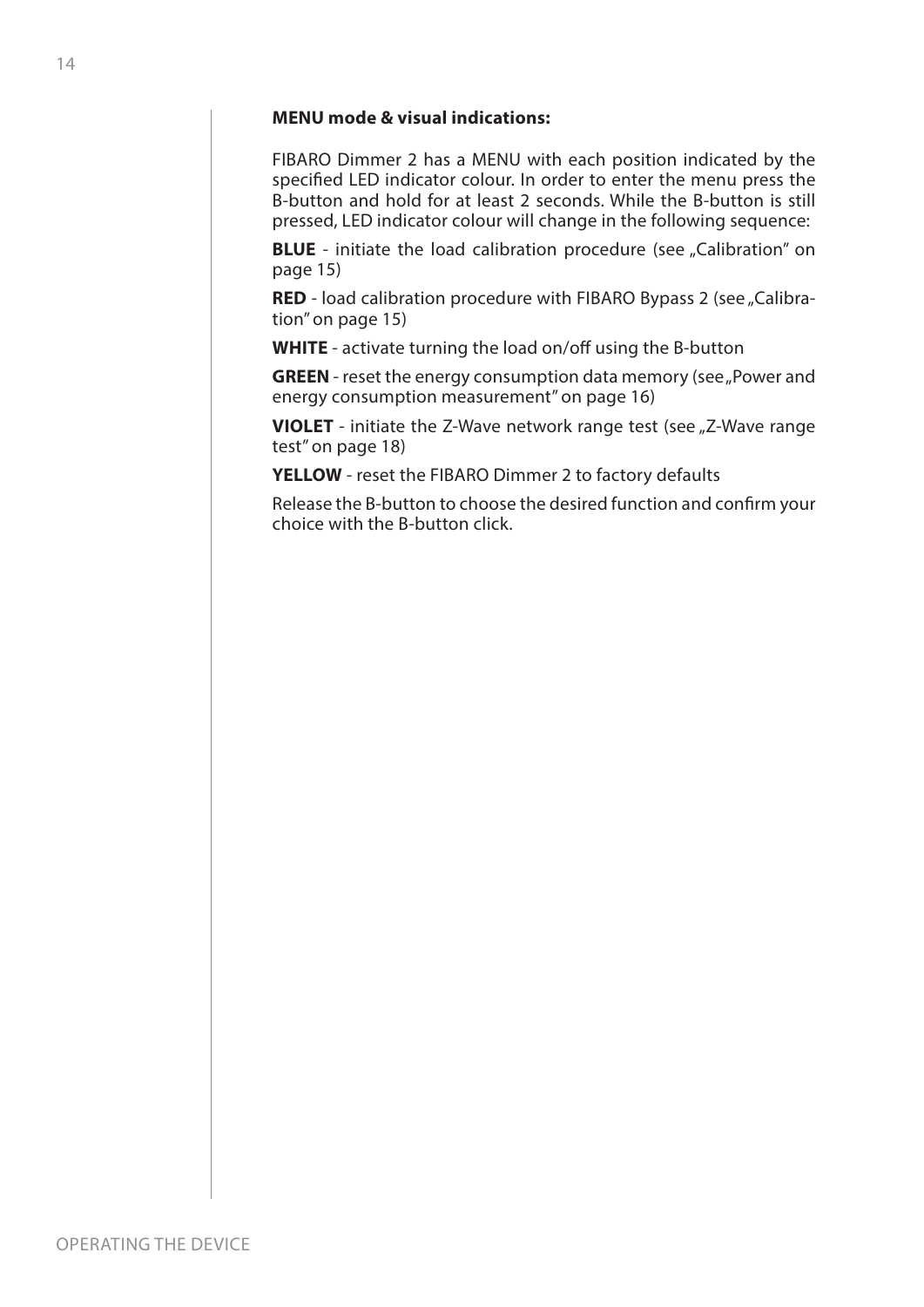# <span id="page-14-1"></span><span id="page-14-0"></span>**#7: Calibration**

Dimmer 2 is equipped with an algorithm of smart light source detection. Depending on the connected type of light source, it automatically adjusts an optimal control mode (leading edge for inductive loads, trailing edge for capacitive or resistive loads). The procedure of learning the light source type is called calibration.

Calibration automatically adjusts maximum and minimum light levels (parameter 1 and 2). However, the installer is obliged to verify the proper operation of the device, according to control modes description. There is a small probability that calibration settings will require a manual correction. In a 2-wire connection for loads other than resistive parameter 1 settings must be adjusted manually.

Calibration procedure is performed always after removing the device from the Z-Wave network. If the device is not included, after each power on/off calibration will occur. For the included device, calibration is performed in accordance with the parameter 35 settings.

Calibration may be forced:

- by setting parameter 13 to 1 or 2 (without/with FIBARO Bypass 2)
- through triple clicking and holding the main light switch (each hold for more than 5 seconds)
- by selecting the appropriate MENU option using the B-button (see ["Operating the device" on page 12\)](#page-11-1).

By default, calibration is performed without FIBARO Bypass 2. In case of connecting the Bypass 2, it is required to force the appropriate calibration procedure using B-button menu or through parameter 13. The device saves the last calibration enforcement mode (with or without Bypass 2).

The result of calibration will be confirmed with the LED indicator glowing in one of the following colours:

**GREEN** - Light source recognized as dimmable, dimming levels set, brightness may be controlled using the S1 switch.

**YELLOW** - Light source recognized as non-dimmable, possibility to turn ON/OFF connected light with default parameters settings.

**RED** - Calibration procedure failed. Possible reasons: lack of connected load or connected light source exceeds maximum power, which may be controlled by the Dimmer 2.

**BLINKING RED** - Calibration procedure failed. Possible reasons: installation failure or damaged load (causing activation of the overcurrent protection).

#### **CAUTION !**

Some types of LED and CF lamps are designed to operate in leading edge mode (with conventional dimmers). Information about proper operation mode of the bulb should be included in its manual. In this case you have to manually force the desired operating mode using parameter 30.

#### **CAUTION !**

During the calibration procedure, radio connection is disabled and the Dimmer 2 does not respond to any commands. It may cause temporary problems with communication in the Z-Wave network. After completing the calibration, communication with the module will be restored.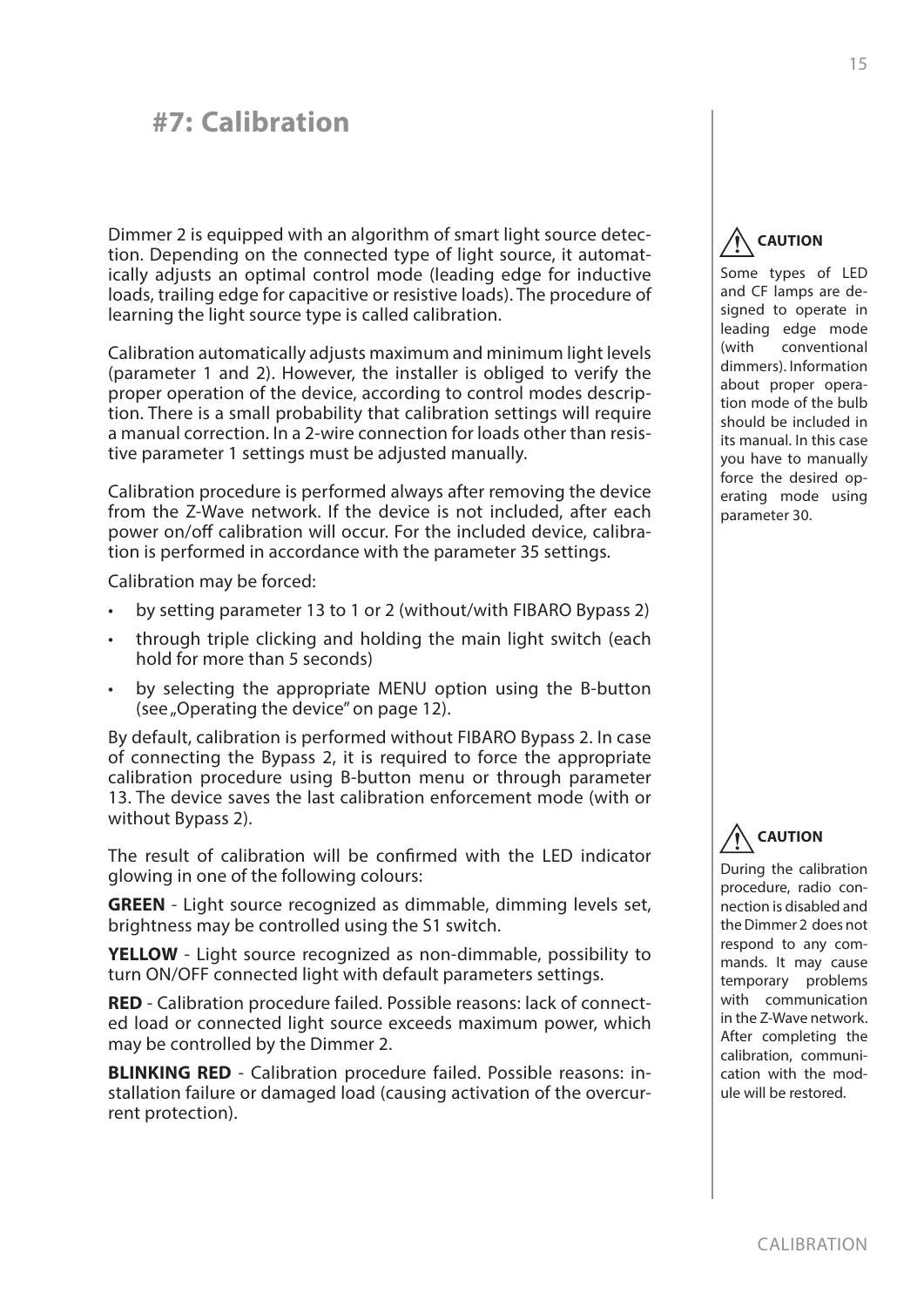# <span id="page-15-1"></span>**#8: Power and energy consumption**

FIBARO Dimmer 2 allows for the active power and energy consumption monitoring. Data is sent to the main Z-Wave controller, e.g. Home Center. Measuring is carried out by the most advanced micro-controller technology, assuring maximum accuracy and precision.

**Electric active power** - power that energy receiver is changing into a work or a heat. The unit of active power is Watt [W].

**Electric energy** - energy consumed by a device through a time period. Consumers of electricity in households are billed by suppliers on the basis of active power used in given unit of time. Most commonly measured in kilowatt-hour [kWh]. One kilowatt-hour is equal to one kilowatt of power consumed over period of one hour,  $1$ kWh =  $1000$ Wh.

# **Resetting consumption memory**:

Dimmer 2 allows to erase stored consumption data in three ways:

a) By resetting the device (see ["Operating the device" on page 12](#page-11-1)).

b)Using functionality of a Z-Wave controller (see the controller's manual).

c) Manually clearing the data using the following procedure:

- 1. Make sure that the device is connected to the power supply.
- 2. Press and hold the B-button for a few seconds, until LED indicator glows GREEN.
- 3. Release the B-button.
- 4. Press the B-button briefly.
- 5. Energy consumption memory has been erased.

#### **i Table of power measurement accuracy**:

|                               | 3-wire connection         |                        | 2-wire connection                 |                                   |
|-------------------------------|---------------------------|------------------------|-----------------------------------|-----------------------------------|
| <b>FGD-212</b>                | Bright-<br>ness>70%       | Bright-<br>ness<70%    | Bright-<br>ness>70%               | Bright-<br>ness<70%               |
| resistive load                | $+/- (0.5 %$<br>$+0.2W$   | $+/- (2%)$<br>$+ 0.2W$ | $+/- (2%)$<br>$+0.2W$             | $+/- (4%)$<br>$+0.2W$             |
| resistive-<br>inductive load  | $+/- (0.5 %$<br>$+0.2W$ ) | $+/- (2 %$<br>$+ 0.2W$ | Power<br>metering<br>approximate* | Power<br>metering<br>approximate* |
| resisitve-<br>capacitive load | $+/- (0.5 %$<br>$+0.2W$ ) | $+/- (2%)$<br>$+ 0.2W$ | Power<br>metering<br>approximate* | Power<br>metering<br>approximate* |

<span id="page-15-0"></span>**CAUTION !**

FIBARO Dimmer 2 in the 3-wire connection has the power and energy measurement function. In case of the 2-wire connection this function is available only for load of cosφ ≥ 0.99. In other cases power is estimated and can differ from actual power consumed by the device.



FIBARO Dimmer 2 stores periodically (every 5 minutes) the consumption data in the device memory. Disconnecting the module from the power supply will not erase the energy consumption data.



Power measurement in the 2-wire connection does not include mains voltage fluctuations within +/- 10%.

**\*** Measurements in this case are only illustrative, returned values may differ from the actual measurement. In the case of reporting incorrect values change the values of parameters 58 and 59.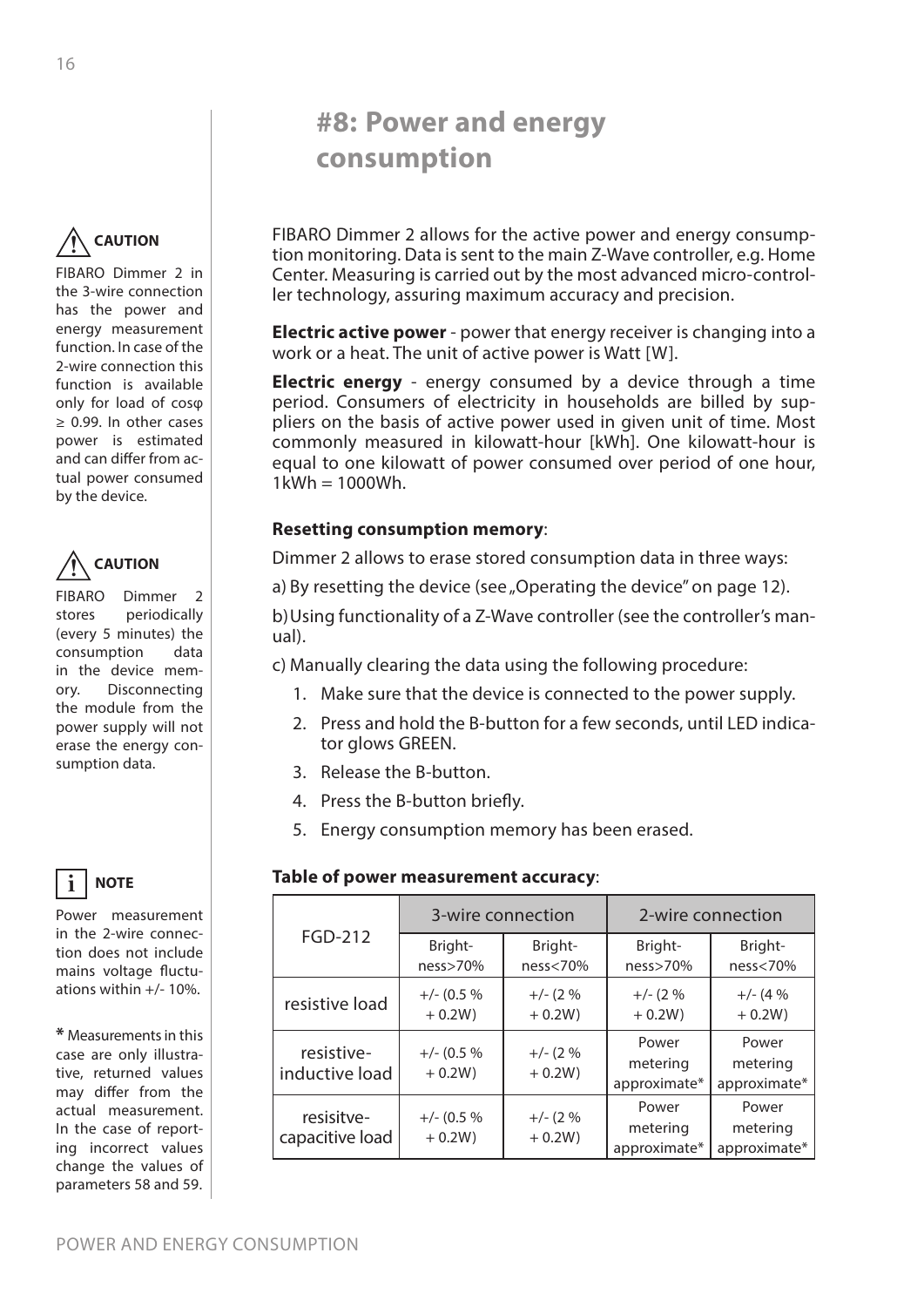# <span id="page-16-0"></span>**#9: Associations**

**Association (linking devices) -** direct control of other devices within the Z-Wave system network using the wall switch connected to the Dimmer 2.

**The association** enables the Dimmer 2 to control directly a device included in Z-Wave network e.g. other Dimmer, Relay Switch, Roller Shutter or scene (may be controlled only through a Z-Wave controller).

#### **The Dimmer 2 provides the association of five groups:**

**1st Association Group "Lifeline"** reports state of the device. Main Z-Wave Plus network controller should be added to this group. The "Lifeline" group can handle only one device. It is not recommended to modify this group.

2nd Association Group "On/Off (S1)" is assigned to switch no. 1. Sends BASIC command class frame according to the state of the device.

**3rd Association Group "Dimmer (S1)"** is assigned to switch no. 1. Sends MULTILEVEL SWITCH command class frame. Allows sending dim/brighten command to associated devices.

**4th Association Group "On/Off (S2)"** is assigned to switch no. 2. Sends BASIC command class frame according to the state of the device.

**5th Association Group "Dimmer (S2)"** is assigned to switch no. 2. Sends MULTILEVEL SWITCH command class frame. Allows sending dim/brighten command to associated devices.

Dimmer 2 in 2nd to 5th group allows to control 8 regular or multichannel devices per an association group, with the exception of "LifeLine" that is reserved solely for the Z-Wave controller and hence only 1 node can be assigned.

It is not recommended to associate more than 10 devices in general, as the response time to control commands depends on the number of associated devices. In extreme cases, system response may be delayed.

**To add an association** (using the Home Center controller):

- 1. Go to device options by clicking the icon:  $\mathbf{\mathbf{\mathcal{L}}}$
- 2. Select the "Advanced" tab.
- 3. Specify to which group and what devices are to be associated.
- 4. Wait for the configuration process to end. Sending relevant information to devices added to associated groups may take even a few minutes.

**NOTE i**

Association ensures direct transfer of control commands between devices, is performed without participation of the main controller and requires associated device to be in the direct range.

#### **NOTE i**

The Dimmer 2 supports the operation of multichannel devices. Multichannel devices are devices that include two or more circuits inside one physical unit.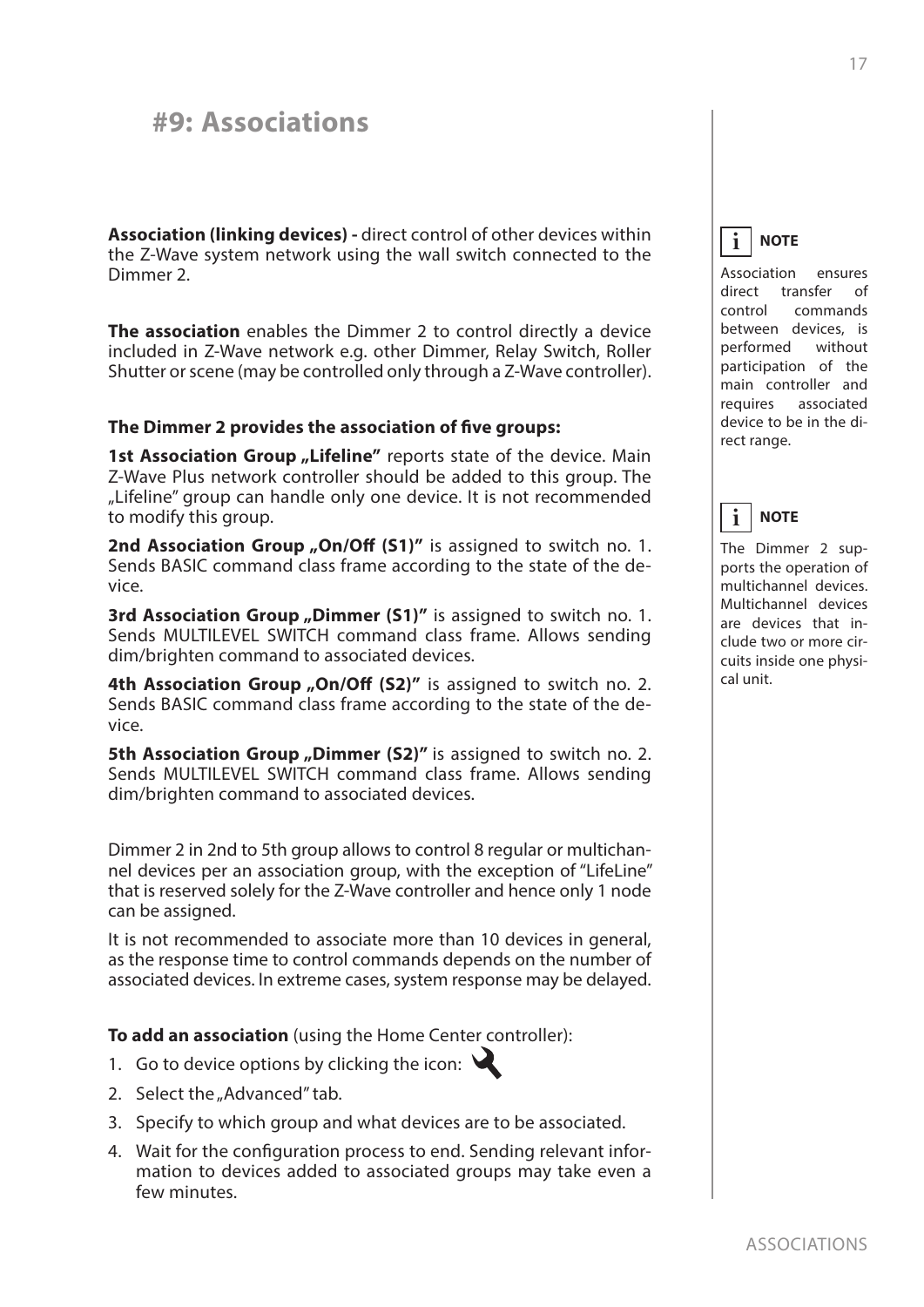# <span id="page-17-1"></span>**#10: Z-Wave range test**

#### <span id="page-17-0"></span>**CAUTION !**

To make Z-Wave range test possible, the device must be added to the Z-Wave controller. Testing may stress the network, so it is recommended to perform the test only in special cases.



Communication mode of the Dimmer 2 may switch between direct and one using routing, especially if the device is on the limit of the direct range.

FIBARO Dimmer 2 has a built in Z-Wave network main controller's **range tester**.

Follow the below instructions to test the main controller's range:

- 1. Press and hold the B-button until the visual indicator glows violet.
- 2. Release the B-button.
- 3. Press the B-button again, briefly.
- 4. Visual indicator will indicate the Z-Wave network's range (range signalling modes described below).
- 5. To exit Z-Wave range test, press the B-button briefly.

### **Z-Wave range tester signalling modes**:

**Visual indicator pulsing green** - Dimmer 2 attempts to establish a direct communication with the main controller. If a direct communication attempt fails, the device will try to establish a routed communication, through other modules, which will be signalled by visual indicator pulsing yellow.

**Visual indicator glowing green** - Dimmer 2 communicates with the main controller directly.

**Visual indicator pulsing yellow** - Dimmer 2 tries to establish a routed communication with the main controller through other modules (repeaters).

**Visual indicator glowing yellow** - Dimmer 2 communicates with the main controller through the other modules. After 2 seconds the device will retry to establish a direct communication with the main controller, which will be signalled with visual indicator pulsing green.

**Visual indicator pulsing violet** - Dimmer 2 does communicate at the maximum distance of the Z-Wave network. If connection proves successful it will be confirmed with a yellow glow. It's not recommended to use the device at the range limit.

**Visual indicator glowing red** - Dimmer 2 is not able to connect to the main controller directly or through another Z-Wave network device (repeater).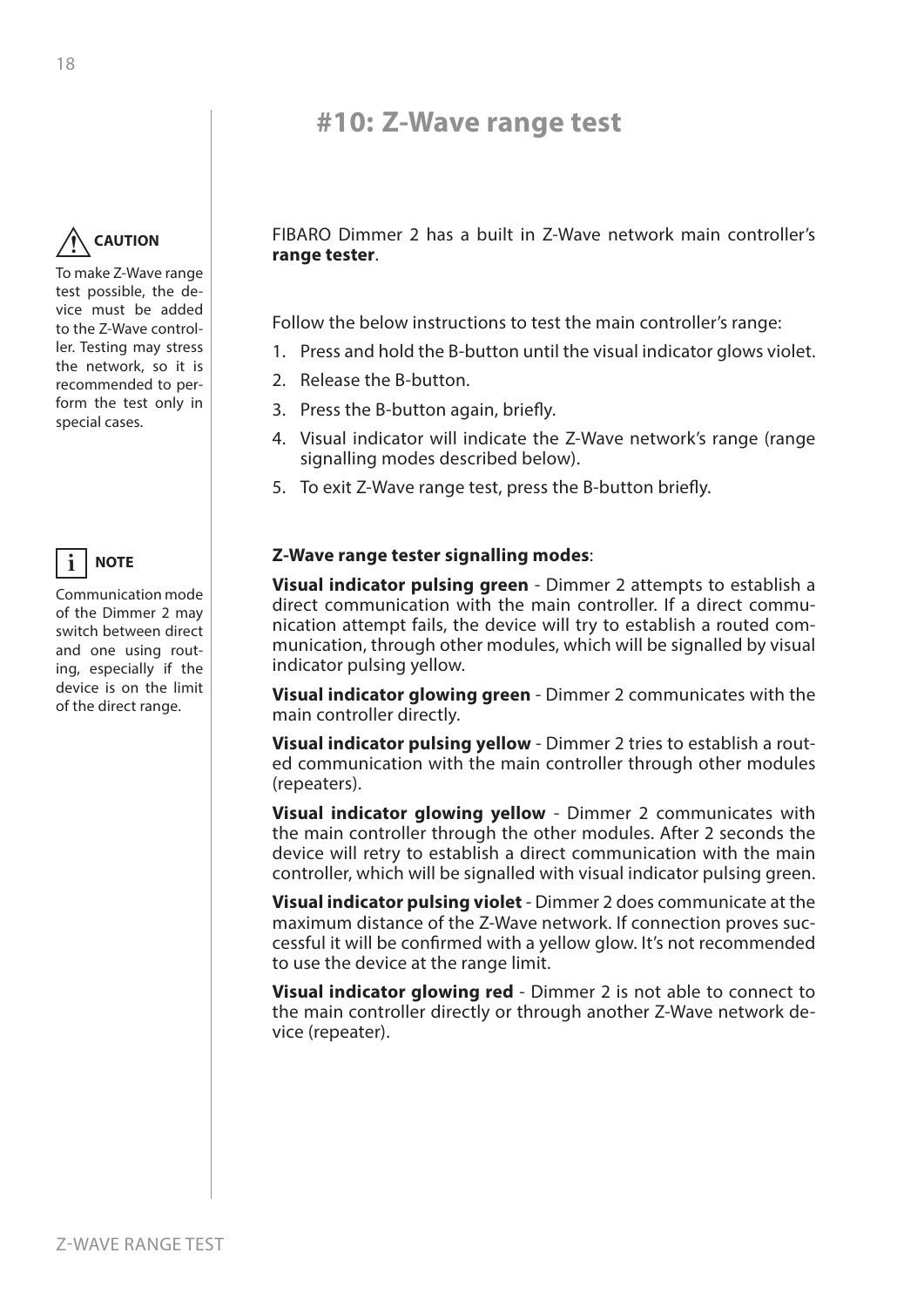# <span id="page-18-0"></span>**#11: Error modes**

### **Description of error messages of the Dimmer 2**

Events result from installation flaws, faulty light source operation or incorrect manual changes in advanced configuration. The device may stop responding to user's commands and actions, leaving the light source off. Message with information about the type of error is sent by default (using Z-Wave network).

#### **Error messages:**

### **A) OVERTEMPERATURE ERROR**

Dimmer 2 features self-temperature measurement function. In case of reaching critical temperature, the load is turned off and the gateway receives an information about exceeding maximum temperature of the module.

#### **B) LOAD ERROR**

Dimmer 2 is equipped with functionality of detecting the burnt out bulb. In case of such situation, Dimmer 2 sends the notification about load failure. Described function is not available for values of parameter 58 different than 0.

Power variation is detected in accordance with the settings of parameters 15 and 16.

#### **Example:**

Parameter 15 set to 30%.

Parameter 16 set to 5 seconds.

Dimmer 2 will detect the change of load at the moment of power variation by 30% compared to standard power consumption (measured during the calibration) and after 5 seconds from brightness level stabilization.

This function is available only in a control mode compliant with the mode recognized during the calibration (parameter 14 set to 1).

Appearing of an error may be the result of not connecting the load. It may suggest burning out all of the loads connected to the Dimmer 2.

Damaged load should be immediately replaced. After connecting the new load, FIBARO Dimmer 2 will return to normal operation.

#### **C) SURGE ERROR**

Appearing of an error may be the result of electrical surges, incorrect load control (inductive load controlled in trailing edge mode) or connecting the prohibited type of load.

#### **NOTE i**

Pressing any of the connected switches or changing state of the device using the controller will exit error mode.



If parameter 35 is set to 3 or 4, the load will be calibrated again after turning on the load or an occurrence of LOAD ERROR, SURGE or OVERCURRENT error.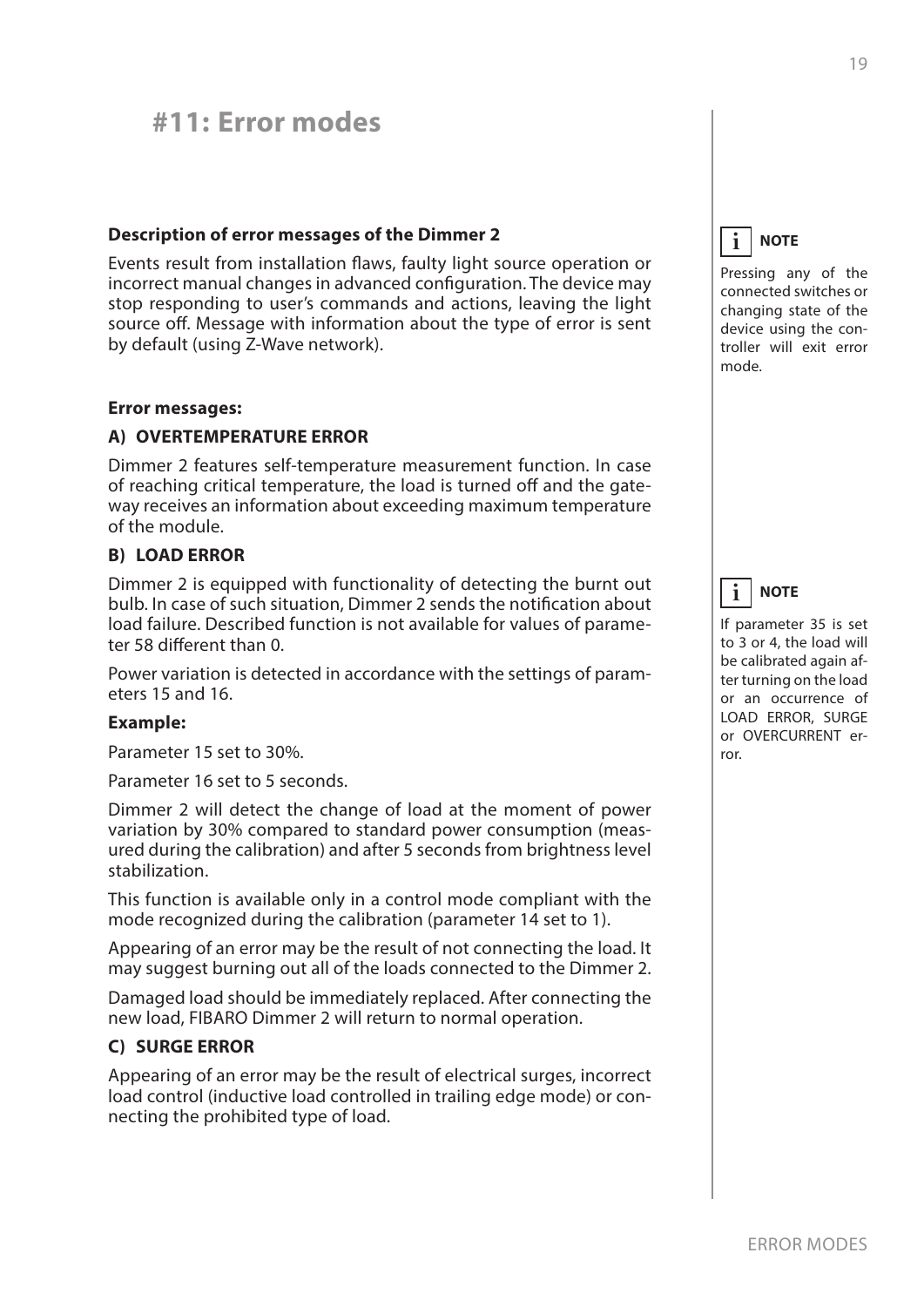#### **D) OVERCURRENT ERROR**

Appearing of an error may also be the result of rapid powering on the load. It may also occur if the soft-start functionality is disabled (parameter 34 set to 0) or as a result of the short circuit.

If parameter 37 is set to 1, the device will automatically try to turn on again.

If described error has been caused by the rapid powering on the load, then FIBARO Dimmer 2 will return to normal operation after reenabling.

After three unsuccessful automatic tries of turning on the load, Dimmer 2 will stay in OVERCURRENT error mode (module turned off ). In such situation, it is required to remove the failure (possible short circuit in the installation.) Otherwise, it is recommended to set the long soft-start (parameter 34 set to 2).

#### **E) OVERLOAD ERROR**

Appearing of an error is a result of connecting receivers with too much power consumption. In this case FIBARO Dimmer 2 will automatically turn off the lighting.

It is required to reduce power consumption of connected load (e.g. by reducing the number of receivers) and turn on the light source again by the wall switch or a Z-Wave command.

#### **F) VOLTAGE DROP ERROR**

Appearing of an error in a 2-wire connection may be the result of mains voltage drop or a too high brightness level of the light source.

If parameter 37 is set to 1, the device will automatically try to turn on again.

Voltage drop error suggests that parameter 2 value should be reduced until disappearing of the failure. You can also recalibrate the load using parameter 13.

After three unsuccessful automatic tries of turning on the load, Dimmer 2 will stay in VOLTAGE DROP error mode (module turned off ).

### **G) HARDWARE FAIL ERROR**

Appearing of an error may be a result of serious hardware failure of the Dimmer 2. In this case the Dimmer 2 sets the maximum brightness level and the LED visual indicator starts blinking in red. All external actions (Z-Wave commands, pressing the switches, menu settings) will be ignored.

We recommend disconnecting the device from the power supply and contacting the customer service or to initiate the guarantee procedure.

This error may also appear as a result of enabling the Dimmer 2 without load connected to the output in 3-wire connection. It is not a dangerous situation. We recommend disabling the fuse, connecting the load and enabling the fuse again.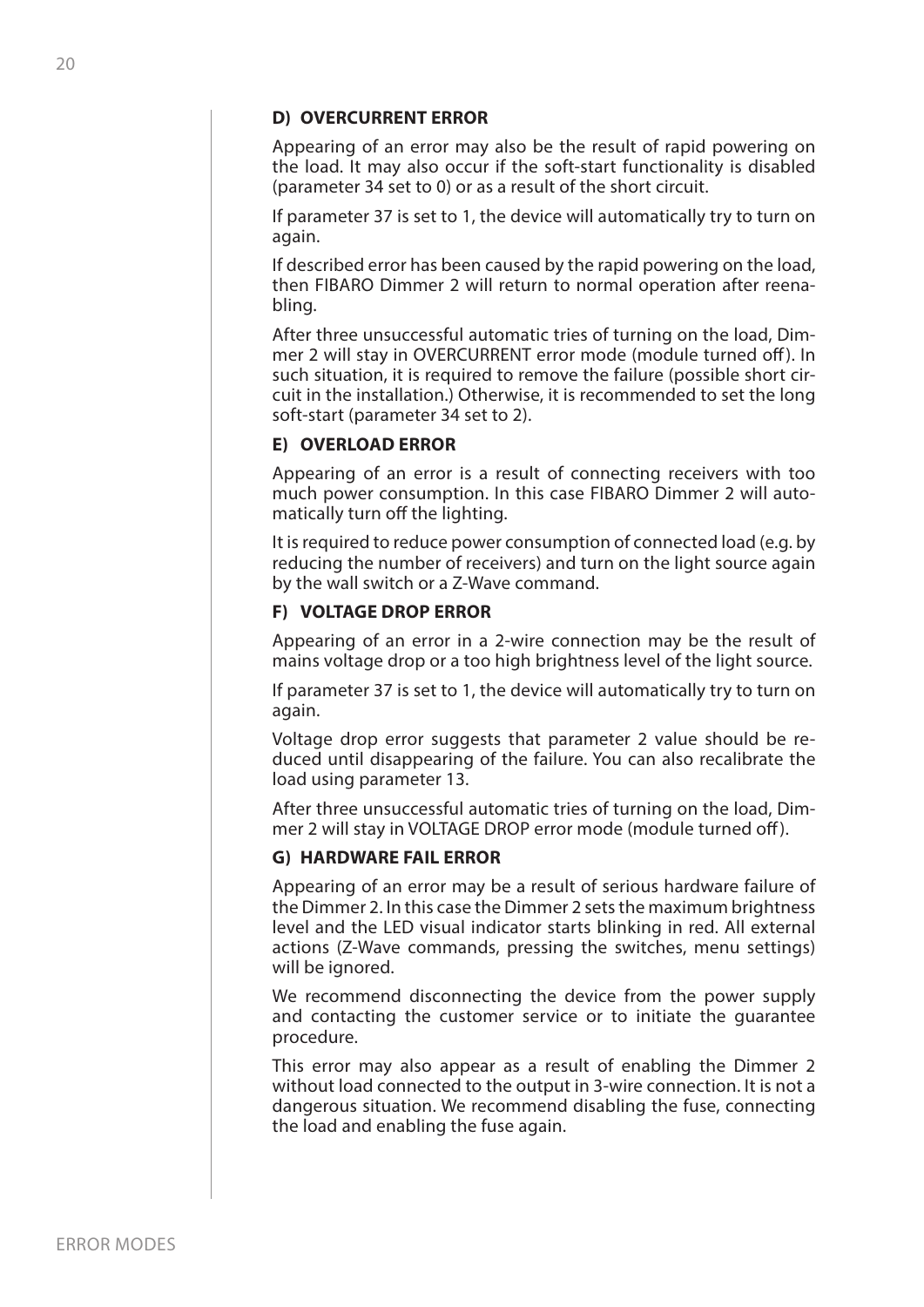# <span id="page-20-0"></span>**#12: Additional functionality**

### **Software update**

Dimmer 2 features remote software update (initiated by the main controller). Update status is signalled by the LED indicator with cyan colour:

- **• slow blinking** transferring data via Z-Wave and saving to the flash memory
- **• fast blinking** copying data from the external memory to the memory of the microcontroller

# **Operating alarm data frames**

FIBARO System allows user to set response of devices to alarm situations (response to data-frames ALARM\_REPORT and SENSOR\_ALARM\_ REPORT). Dimmer 2 responds to the following types of alarms:

- General Purpose Alarm GENERAL PURPOSE ALARM
- Smoke Alarm ALARM CO2, ALARM CO, ALARM SMOKE
- Water Flooding Alarm ALARM WATER
- Temperature Alarm ALARM HEAT

Alarm data-frames are sent by devices that are system sensors (e.g., flood sensors, smoke detectors, motion detectors, etc.).

The device may respond in the following manner to received data-frames (settings are configured in configuration parameters, see ["Advanced parameters" on page 22\)](#page-21-1):

0 - **DEACTIVATION** - the device does not respond to alarm data frames

- 1 **DIMMER 2 ON** the device turns on after detecting an alarm
- 2 **DIMMER 2 OFF** the device turns off after detecting an alarm

3 - **ALARM FLASHING** - the device periodically changes its status to the opposite when it detects an alarm (lights on/off alternately)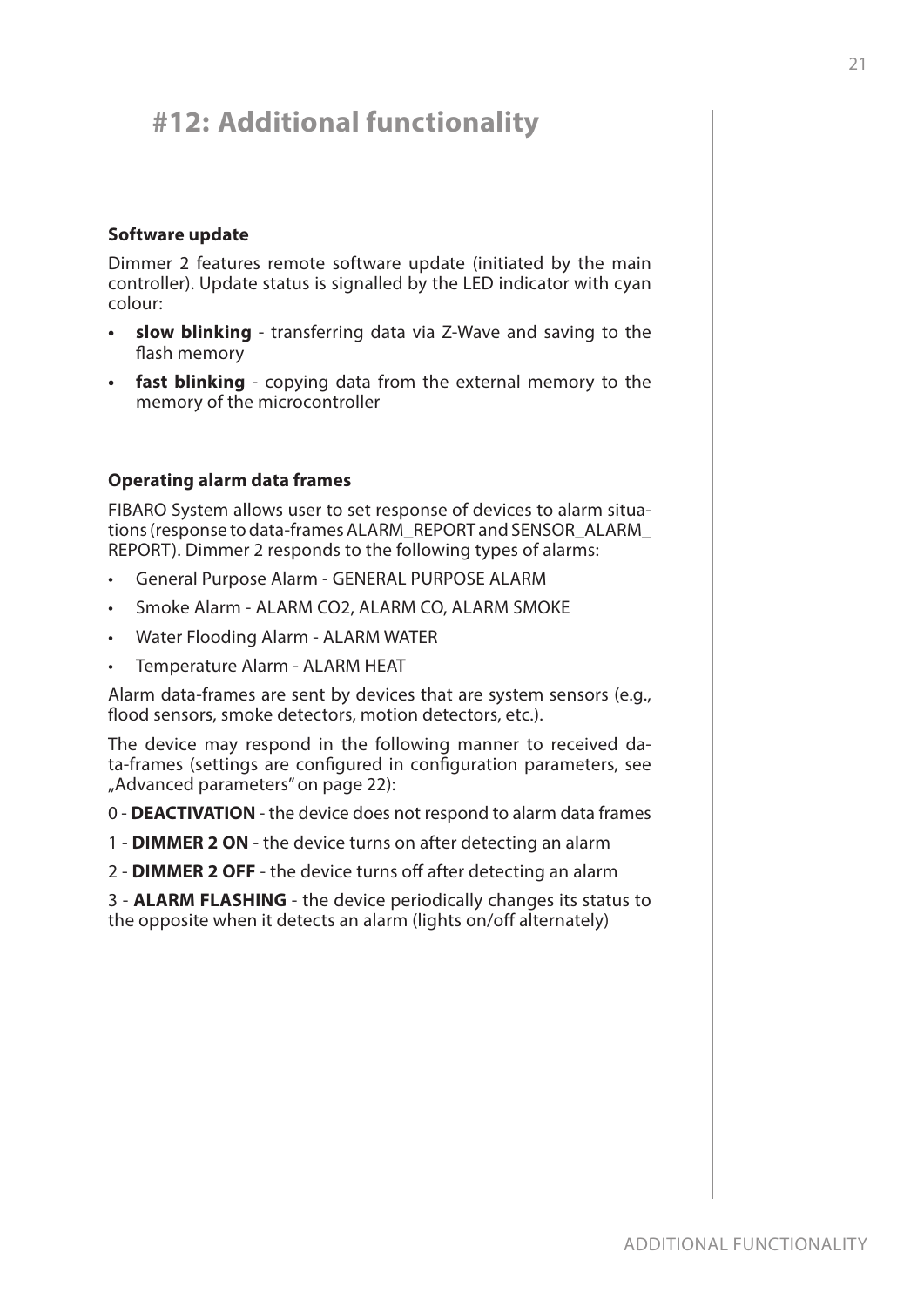# <span id="page-21-1"></span><span id="page-21-0"></span>**#13: Advanced parameters**

Dimmer 2 allows to customize its operation to user's needs. The settings are available in the FIBARO interface as simple options that may be chosen by selecting the appropriate box.

In order to configure FIBARO Dimmer 2 (using the Home Center controller):

- 1. Go to the device options by clicking the icon:  $\mathcal{L}$
- 2. Select the "Advanced" tab.

# **GROUP 0 - The Dimmer 2 behavior - Basic functionalities**

**1. Minimum brightness level** (parameter is set automatically during the calibration process)

The parameter can be changed manually after the calibration.

|                  | Available settings:   1-98 - percentage level of brightness |                 |          |
|------------------|-------------------------------------------------------------|-----------------|----------|
| Default setting: |                                                             | Parameter size: | 1 [byte] |

**2. Maximum brightness level** (parameter is set automatically during the calibration process)

The parameter can be changed manually after the calibration.

|                  | Available settings:   2-99 - percentage level of brightness |                 |                  |
|------------------|-------------------------------------------------------------|-----------------|------------------|
| Default setting: | 99                                                          | Parameter size: | $\vert$ 1 [byte] |

# **3. Incandescence level of dimmable compact fluorescent lamps**

Virtual value set as a percentage level between parameters MIN (1%) and MAX. (99%). The Dimmer 2 will set to this value after first switch on. It is required for warming up and switching dimmable compact fluorescent lamps and certain types of light sources.

|                  | Available settings:   1-99 - percentage level of brightness |                  |
|------------------|-------------------------------------------------------------|------------------|
| Default setting: | Parameter size:                                             | $\vert$ 1 [byte] |

# **4. Incandescence time of dimmable compact fluorescent lamps**

This parameter determines the time required for switching compact fluorescent lamps and certain types of light sources. Setting this parameter to 0 will disable the incandescence functionality.

| Available settings: $\vert$ <b>0-255</b> (0-25.5s) |  |                 |              |
|----------------------------------------------------|--|-----------------|--------------|
| Default setting:                                   |  | Parameter size: | $ 2$ [bytes] |

**CAUTION** The maximum brightness level (parameter 2) must be greater than the minimum brightness level **!**

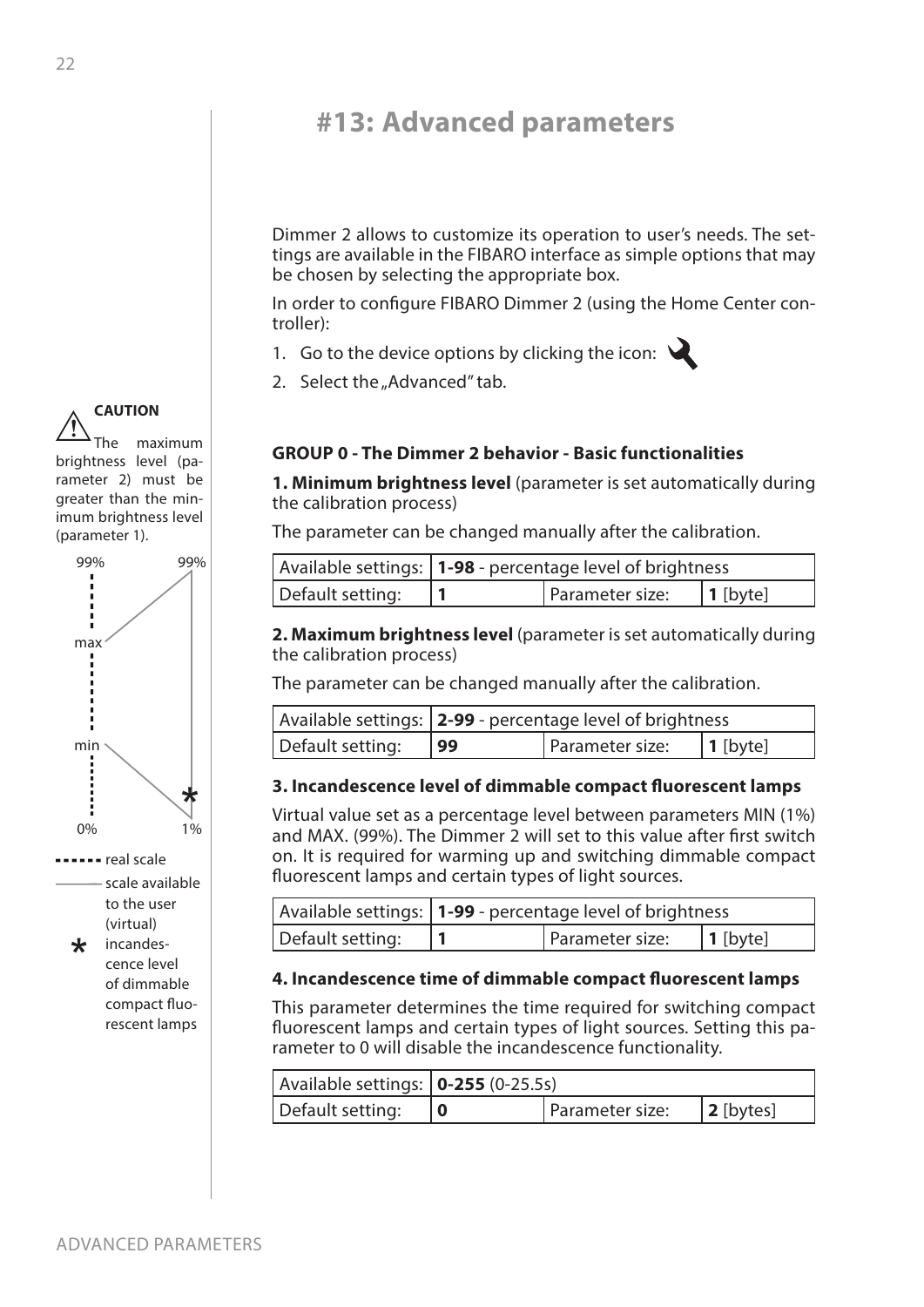# **5. Automatic control - dimming step size**

This parameter defines the percentage value of dimming step during the automatic control.

|                  | Available settings:   1-99 - dimming step percentage value |                 |          |
|------------------|------------------------------------------------------------|-----------------|----------|
| Default setting: |                                                            | Parameter size: | 1 [byte] |

# **6. Automatic control - time of a dimming step**

This parameter defines the time of single dimming step set in parameter 5 during the automatic control.

|                  | Available settings:   0-255 (0-2.55s, in 10ms steps) |                 |              |
|------------------|------------------------------------------------------|-----------------|--------------|
| Default setting: | 1(10ms)                                              | Parameter size: | $ 2$ [bytes] |

# **7. Manual control - dimming step size**

This parameter defines the percentage value of dimming step during the manual control.

|                  | Available settings:   1-99 - dimming step percentage value |                 |                  |
|------------------|------------------------------------------------------------|-----------------|------------------|
| Default setting: |                                                            | Parameter size: | $\vert$ 1 [byte] |

### **8. Manual control - time of a dimming step**

This parameter defines the time of single dimming step set in parameter 7 during the manual control.

|                  | Available settings: $ 0-255(0-2.55s, in 10ms steps) $ |                 |              |
|------------------|-------------------------------------------------------|-----------------|--------------|
| Default setting: | $\vert$ 5 (50ms)                                      | Parameter size: | $ 2$ [bytes] |

# **9. State of the device after a power failure**

The Dimmer 2 will return to the last state before power failure.

|                  | Available settings: $\begin{bmatrix} 0 \text{ - the Dimmer 2 does not save the state before} \\ a power failure, it returns to "off" position \end{bmatrix}$ |                 |          |
|------------------|--------------------------------------------------------------------------------------------------------------------------------------------------------------|-----------------|----------|
|                  | 1 - the Dimmer 2 restores its state before power  <br>failure                                                                                                |                 |          |
| Default setting: |                                                                                                                                                              | Parameter size: | 1 [byte] |

# **10. Timer functionality (auto - off)**

This parameter allows to automatically switch off the device after specified time from switching on the light source. It may be useful when the Dimmer 2 is installed in the stairway.

|                  | Available settings:   0 - Function disabled                   |                 |              |
|------------------|---------------------------------------------------------------|-----------------|--------------|
|                  | 1-32767 - time to turn off measured in seconds<br>$(1s-9.1h)$ |                 |              |
| Default setting: |                                                               | Parameter size: | $ 2$ [bytes] |

#### **NOTE i**

Automatic control is performed through: - single push-button click

- double push-button click

- Z-Wave control frames



Manual control is performed through holding the push-button.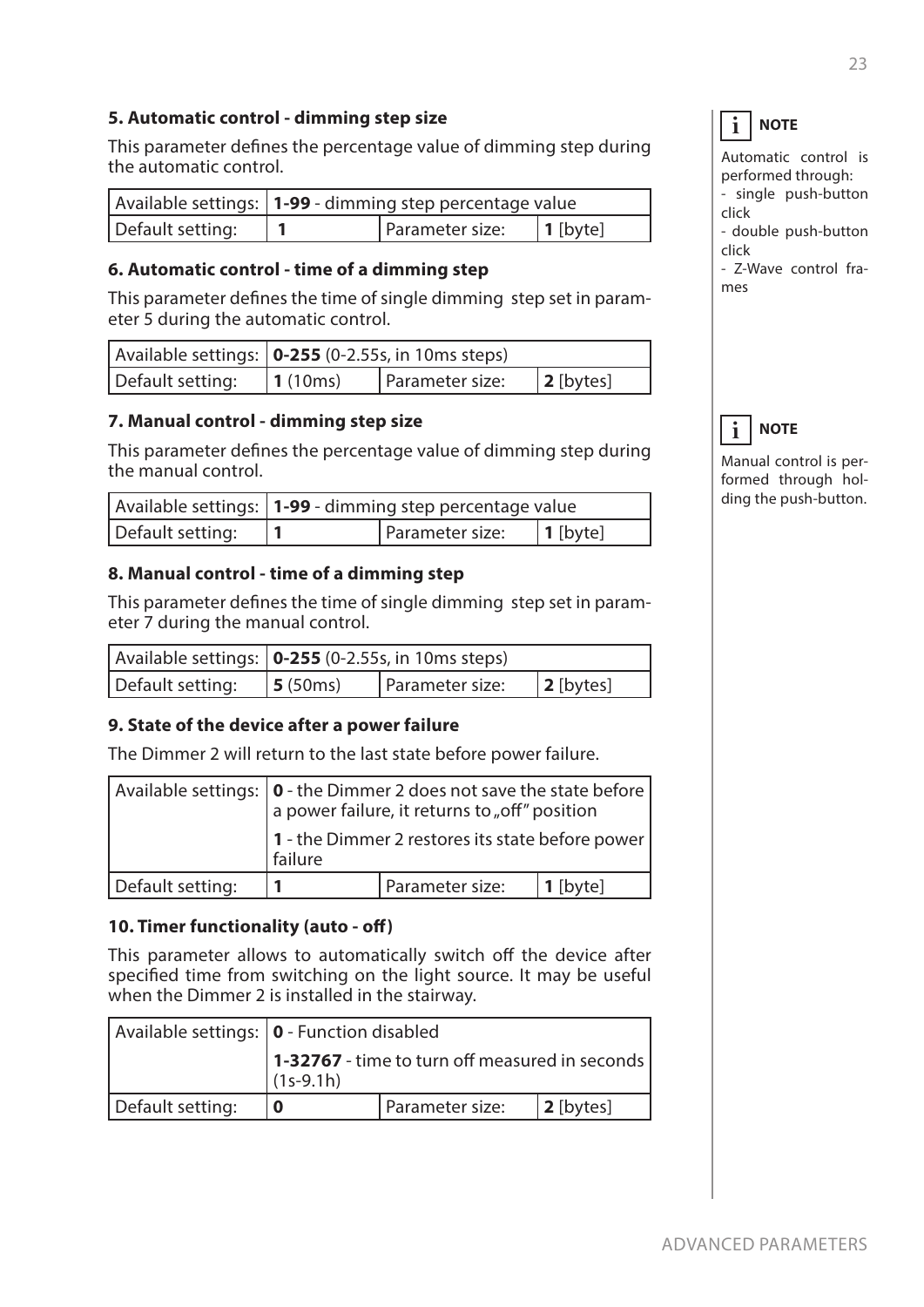# **11. ALL ON/ALL OFF function**

Parameter allows for activation/deactivation of Z-Wave commands enabling/disabling all devices located in direct range of the main controller.

|                  | Available settings:   0 - ALL ON not active, ALL OFF not active |                 |           |  |
|------------------|-----------------------------------------------------------------|-----------------|-----------|--|
|                  | 1 - ALL ON not active, ALL OFF active                           |                 |           |  |
|                  | 2 - ALL ON active, ALL OFF not active                           |                 |           |  |
|                  | 255 - ALL ON active, ALL OFF active                             |                 |           |  |
| Default setting: | 255                                                             | Parameter size: | 2 [bytes] |  |

# **13. Force auto-calibration**

Changing value of this parameter will force the calibration process. During the calibration parameter is set to 1 or 2 and switched to 0 upon completion.

| Available settings:   0 - readout |                                                                   |                 |            |
|-----------------------------------|-------------------------------------------------------------------|-----------------|------------|
|                                   | 1 - force auto-calibration of the load without<br>FIBARO Bypass 2 |                 |            |
|                                   | 2 - force auto-calibration of the load with<br>FIBARO Bypass 2    |                 |            |
| Default setting:                  | 0                                                                 | Parameter size: | $1$ [byte] |

# **14. Auto-calibration status** (read-only parameter)

This parameter determines operating mode of the Dimmer 2 (automatic/manual settings).

|                  | Available settings:   0 - calibration procedure not performed or Dim-  <br>mer 2 operates on manual settings |                 |          |
|------------------|--------------------------------------------------------------------------------------------------------------|-----------------|----------|
|                  | 1 - Dimmer 2 operates on auto-calibration settings                                                           |                 |          |
| Default setting: |                                                                                                              | Parameter size: | 1 [byte] |

# **15. Burnt out bulb detection**

Function based on the sudden power variation of a specific value, interpreted as a LOAD ERROR.

|                  | Available settings:   0 - function disabled                                                                                            |                 |                 |
|------------------|----------------------------------------------------------------------------------------------------------------------------------------|-----------------|-----------------|
|                  | 1-99 - percentage value of power variation,<br>compared to standard power consumption,<br>be interpreted as load error/burnt out bulb) |                 |                 |
| Default setting: | 30                                                                                                                                     | Parameter size: | <b>1</b> [byte] |

### **16. Time delay of a burnt out bulb** (parameter 15) **or overload** (parameter 39) **detection**

Time of delay (in seconds) for power variation detection, interpreted as a LOAD ERROR or OVERLOAD detection (too much power connected to the Dimmer 2).



Parameter 15 is relevant only when parameter 58 is set to 0 and the control mode is consistent with the mode set during the calibration process (parameter 30).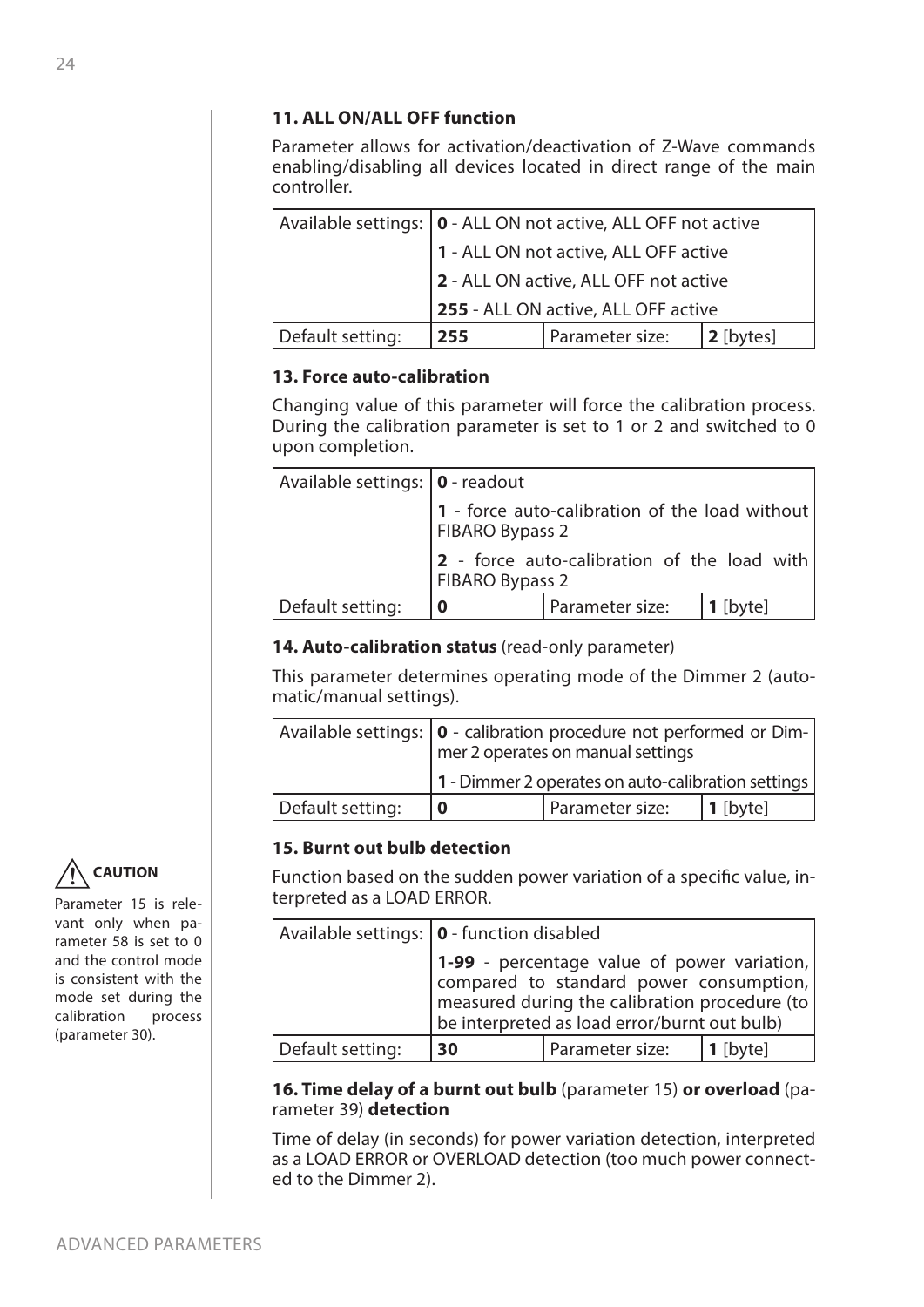|                  | Available settings:   0 - detection of a burnt out bulb disabled |  |  |
|------------------|------------------------------------------------------------------|--|--|
|                  | $\vert$ 1-255 - delay time in seconds                            |  |  |
| Default setting: | Parameter size:<br>$ 2$ [bytes]                                  |  |  |

# **19. Forced switch on brightness level**

If the parameter is active, switching on the Dimmer 2 (S1 single click) will always set this brightness level.

|                  | Available settings:   0 - function disabled  |  |  |
|------------------|----------------------------------------------|--|--|
|                  | <b>1-99</b> - percentage level of brightness |  |  |
| Default setting: | Parameter size:<br>$ 1$ [byte]               |  |  |

# **GROUP 20 - Dimmer 2 operation - Switches**

# **20. Switch type**

Choose between momentary, toggle and roller blind switch.

|                  | Available settings:   0 - momentary switch                                                 |                 |             |  |
|------------------|--------------------------------------------------------------------------------------------|-----------------|-------------|--|
|                  | $\vert$ 1 - toggle switch                                                                  |                 |             |  |
|                  | 2 - roller blind switch - two switches operate<br>the Dimmer 2 (S1 to brighten, S2 to dim) |                 |             |  |
| Default setting: |                                                                                            | Parameter size: | $ 1$ [byte] |  |

# **21. The value sent to associated devices on single click**

This parameter defines the value sent to devices associated with Dimmer 2 after its enabling.

|                  | Available settings: $\vert 0$ - 0xFF value is sent, which will set associated $\vert$ devices to their last saved state               |                 |            |
|------------------|---------------------------------------------------------------------------------------------------------------------------------------|-----------------|------------|
|                  | 1 - current Dimmer 2 state is sent, which will<br>synchronize brightness level of associated de-<br>vices (other dimmers for example) |                 |            |
| Default setting: |                                                                                                                                       | Parameter size: | $1$ [byte] |

# **22. Assign toggle switch status to the device status**

By default each change of toggle switch position results in action of Dimmer 2 (switch on/off) regardless the physical connection of conntacts.

| Available settings:   0 - device changes status on switch status | change |                                               |             |
|------------------------------------------------------------------|--------|-----------------------------------------------|-------------|
|                                                                  | status | 1 - device status is synchronized with switch |             |
| Default setting:                                                 | 0      | Parameter size:                               | $ 1$ [byte] |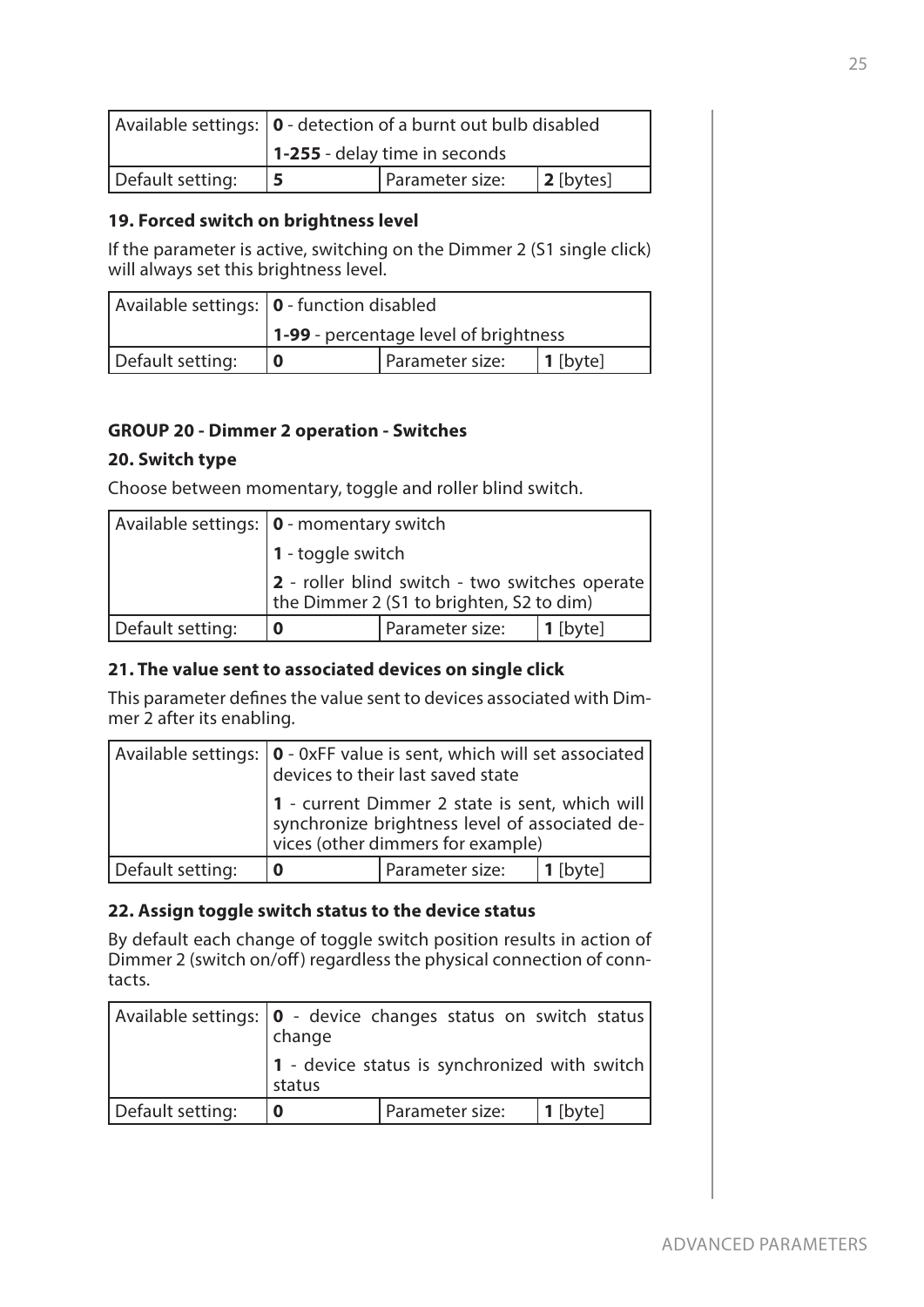# **23. Double click option - set the brightness level to MAX**

|                  | Available settings:   0 - double click disabled |  |  |  |
|------------------|-------------------------------------------------|--|--|--|
|                  | 1 - double click enabled                        |  |  |  |
| Default setting: | Parameter size:<br>  1 [byte]                   |  |  |  |

# **24. Command frames sent in 2nd and 3rd association groups** (S1 associations)

Parameter determines, which actions will **not** result in sending frames to association groups.

|                  | Available settings: $\vert \mathbf{0} \vert$ - all actions send to association groups |                 |        |  |
|------------------|---------------------------------------------------------------------------------------|-----------------|--------|--|
|                  | 1 - do not send when switching ON (single click)                                      |                 |        |  |
|                  | 2 - do not send when switching OFF (single click)                                     |                 |        |  |
|                  | 4 - do not send when changing dimming level<br>(holding and releasing)                |                 |        |  |
|                  | 8 - do not send on double click                                                       |                 |        |  |
|                  | 16 - send 0xFF value on double click                                                  |                 |        |  |
| Default setting: | 0                                                                                     | Parameter size: | [byte] |  |

# **25. Command frames sent in 4th and 5th association groups** (S2 associations)

Parameter determines, which actions will **not** result in sending frames to association groups.

|                  | Available settings: $ 0 \text{ - all actions send to association groups}$ |                 |        |
|------------------|---------------------------------------------------------------------------|-----------------|--------|
|                  | 1 - do not send when switching ON (single click)                          |                 |        |
|                  | 2 - do not send when switching OFF (single click)                         |                 |        |
|                  | 4 - do not send when changing dimming level<br>(holding and releasing)    |                 |        |
|                  | 8 - do not send on double click                                           |                 |        |
|                  | 16 - send 0xFF value on double click                                      |                 |        |
| Default setting: | 0                                                                         | Parameter size: | [byte] |

# **26. The function of 3-way switch**

Switch no. 2 controls the Dimmer 2 additionally (in 3-way switch mode). Function disabled for parameter 20 set to 2 (roller blind switch).

|                  | Available settings: $\vert \mathbf{0} \vert$ - 3-way switch function for S2 disabled |  |  |  |
|------------------|--------------------------------------------------------------------------------------|--|--|--|
|                  | 1 - 3-way switch function for S2 enabled                                             |  |  |  |
| Default setting: | <b>I</b> Parameter size:<br>$ 1$ [byte]                                              |  |  |  |

# **27. Associations in Z-Wave network security mode**

This parameter defines how commands are sent in specified association groups: as secure or non-secure. Parameter is active only in Z-Wave network security mode. It does not apply to 1st Lifeline group.



Parameter 24 values may be combined, e.g. 1+2=3 means that associations on switching ON or OFF the Dimmer 2 (single click) will not be sent.



Parameter 25 values may be combined, e.g. 1+2=3 means that associations on switching ON or OFF the Dimmer 2 (single click) will not be sent.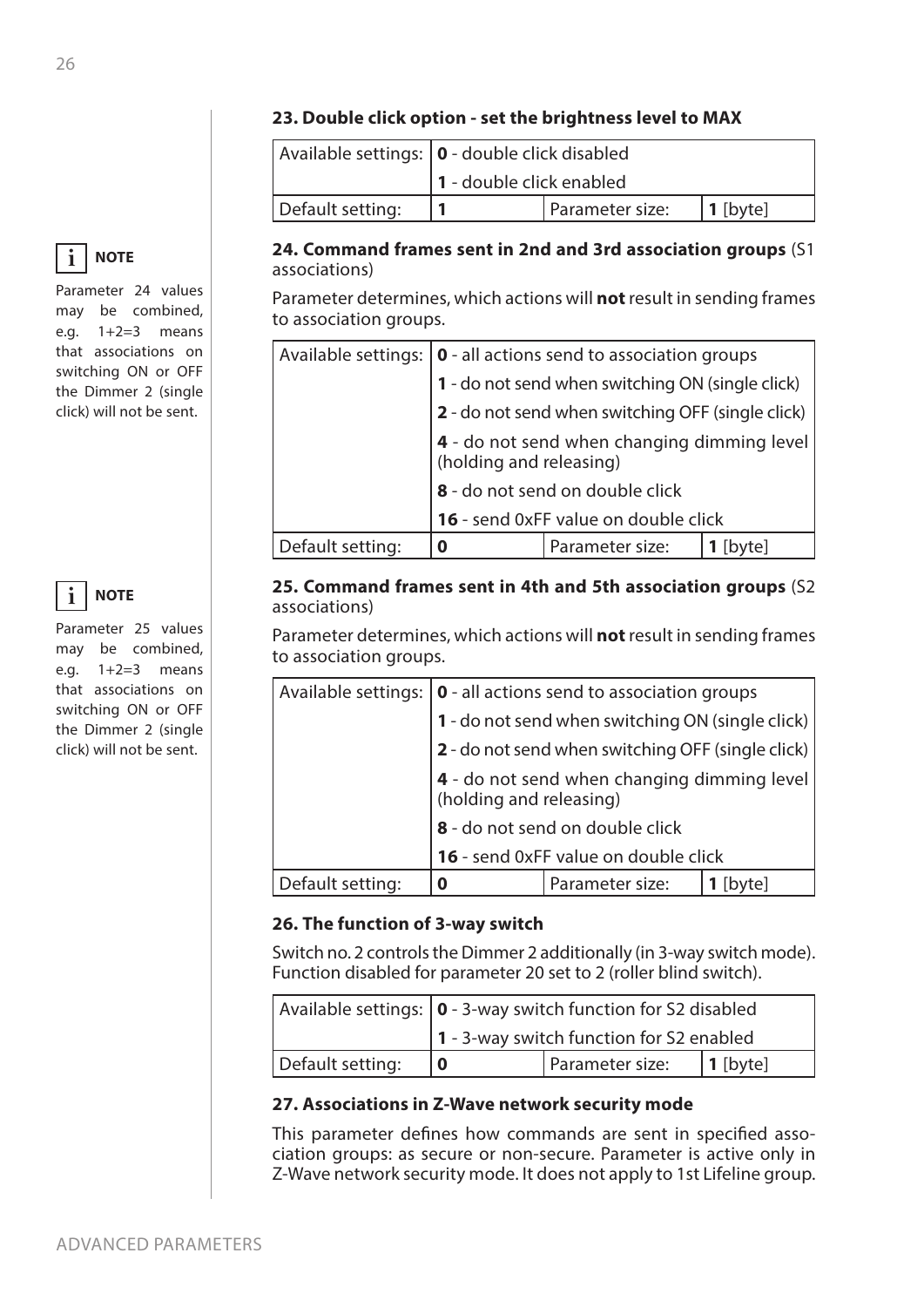|                  | Available settings: $ 0 - \text{all}$ groups (II-V) sent as non-secure |  |  |  |
|------------------|------------------------------------------------------------------------|--|--|--|
|                  | 1 - 2nd group sent as secure                                           |  |  |  |
|                  | 2 - 3rd group sent as secure                                           |  |  |  |
|                  | 4 - 4th group sent as secure                                           |  |  |  |
|                  | 8 - 5th group sent as secure                                           |  |  |  |
|                  | 15 - all groups (II-V) sent as secure                                  |  |  |  |
| Default setting: | Parameter size:<br>15<br>[byte]                                        |  |  |  |

# **28. Scene activation functionality**

SCENE ID depends on the switch type configurations.

|                  | Available settings:   0 - functionality deactivated |  |  |
|------------------|-----------------------------------------------------|--|--|
|                  | $\vert$ 1 - functionality activated                 |  |  |
| Default setting: | Parameter size:<br>$1$ [byte]                       |  |  |

# **SCENE ID value sent at specified configuration:**

| <b>Momentary switches</b>     |                           |  |
|-------------------------------|---------------------------|--|
| SCENE ID: S1 input            | SCENE ID: S2 input        |  |
| $16:1x$ click                 | $26:1x$ click             |  |
| $14:2 \times$ click           | $24:2 \times$ click       |  |
| $-$ : 3 x click               | $25:3 \times$ click       |  |
| $12:$ hold                    | 22: hold                  |  |
| 13 : release                  | 23 : release              |  |
| <b>Toggle switches</b>        |                           |  |
| SCENE ID: S1 input            | SCENE ID: S2 input        |  |
| 10: OFF to ON                 | 20: OFF to ON             |  |
| 11: ON to OFF                 | 21: ON to OFF             |  |
| $14:2 \times$ click           | $24:2 \times$ click       |  |
| $-$ : 3 x click               | $25:3 \times$ click       |  |
| <b>Roller blinds switches</b> |                           |  |
| SCENE ID: S1 input            | SCENE ID: S2 input        |  |
| 10 : turn ON (1 x click)      | 11 : turn OFF (1 x click) |  |
| 13 : release                  | 13 : release              |  |
| $14:2 \times$ click           | $14:2 \times$ click       |  |
| $-$ : 3 x click               | $15:3 \times$ click       |  |
| 17: brightening               | $18:$ dimming             |  |

# **29. Switch functionality of S1 and S2**

This parameter allows for switching the role of keys connected to S1 and S2 without changes in connection.

| Available settings:   0 - standard mode |                                          |  |  |
|-----------------------------------------|------------------------------------------|--|--|
|                                         | 1 - S1 operates as S2, S2 operates as S1 |  |  |
| Default setting:                        | I Parameter size:<br>  1 [byte]          |  |  |

# $\mathbf{i}$  NOTE

Parameter 27 values may be combined, e.g. 1+2=3 means that 2nd & 3rd group are sent as secure.

# $\mathbf{i}$  NOTE

Enabling scene activation functionality may cause slight delay in response to external switches and sending associations.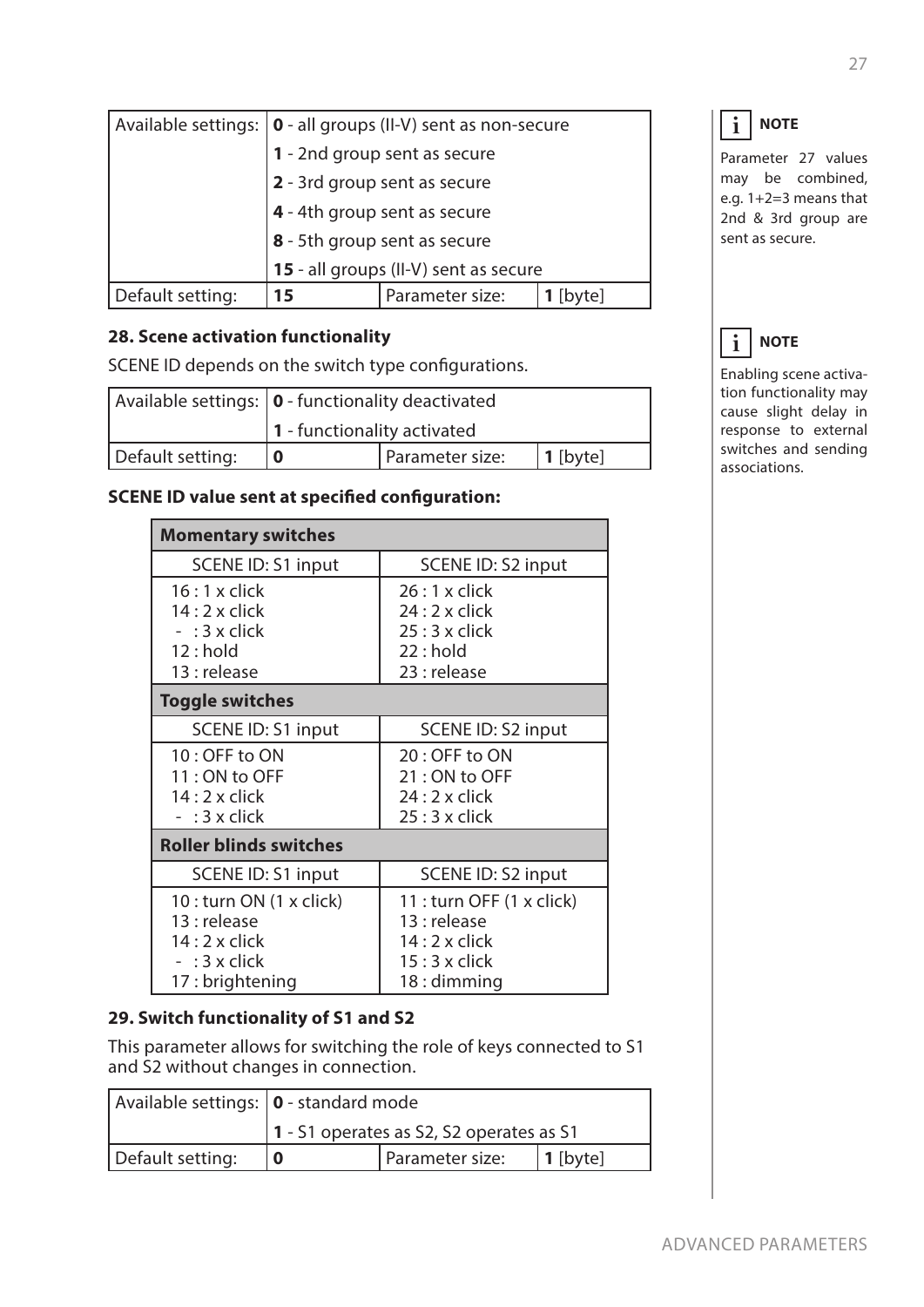

Modifications of parameters in GROUP 30 should be performed only by a qualified installer.

# **GROUP 30 - Dimmer 2 operation - Advanced functionality**

# **30. Load control mode**

This parameter allows to set the desired load control mode. The device automatically adjusts correct control mode, but the installer may force its change using this parameter.

Forced auto-calibration will set this parameter's value to 2.

|                  | Available settings:   0 - forced leading edge control                         |                 |          |
|------------------|-------------------------------------------------------------------------------|-----------------|----------|
|                  | 1 - forced trailing edge control                                              |                 |          |
|                  | $ 2$ - control mode selected automatically (based $ $<br>on auto-calibration) |                 |          |
| Default setting: |                                                                               | Parameter size: | 1 [byte] |

**31. Load control mode recognized during auto-calibration** (read only)

| Available settings:   0 - leading edge |                           |                 |          |
|----------------------------------------|---------------------------|-----------------|----------|
|                                        | $\vert$ 1 - trailing edge |                 |          |
| Default setting:                       |                           | Parameter size: | 1 [byte] |

# **32. On/Off mode**

This mode is necessary while connecting non-dimmable light sources. Setting this parameter to 1 automatically ignores brightening/ dimming time settings. Forced auto-calibration will set this parameter's value to 2.

|                  | Available settings:   0 - on/off mode disabled (dimming is possible) |                 |            |
|------------------|----------------------------------------------------------------------|-----------------|------------|
|                  | 1 - on/off mode enabled (dimming is not pos-<br>sible)               |                 |            |
|                  | 2 - mode selected automatically                                      |                 |            |
| Default setting: | כ                                                                    | Parameter size: | $1$ [byte] |

# **33. Dimmability of the load** (read only)

This parameter contains an information about possibility of dimming the load detected during calibration procedure.

|                  | Available settings:   0 - Load recognized as dimmable |  |  |
|------------------|-------------------------------------------------------|--|--|
|                  | 1 - Load recognized as non-dimmable                   |  |  |
| Default setting: | Parameter size:<br>$ 1$ [byte]                        |  |  |

# **34. Soft-Start functionality**

Time required to warm up the filament of halogen bulb.

| Available settings: <b>0</b> - no soft-start |                                    |                 |            |
|----------------------------------------------|------------------------------------|-----------------|------------|
|                                              | $1$ - short soft-start $(0.1s)$    |                 |            |
|                                              | $\vert$ 2 - long soft-start (0.5s) |                 |            |
| Default setting:                             |                                    | Parameter size: | $1$ [byte] |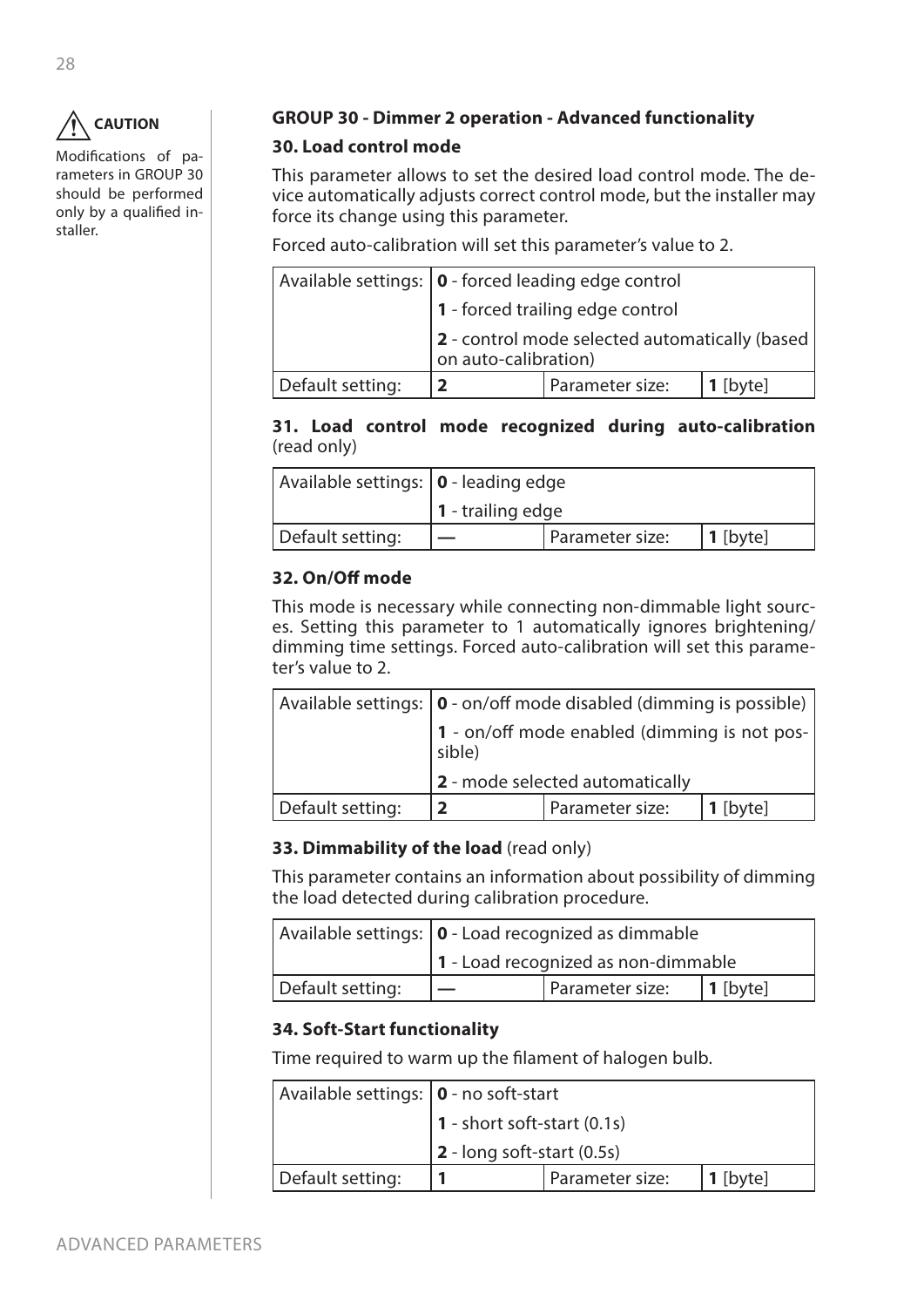# **35. Auto-calibration after power on**

This parameter determines the trigger of auto-calibration procedure, e.g. power on, load error, etc.

| Available settings: | <b>0</b> - No auto-calibration of the load after power on                                                                                                                                                                                                                            |                                                                                                                                                                                                                                                                                |                 |  |
|---------------------|--------------------------------------------------------------------------------------------------------------------------------------------------------------------------------------------------------------------------------------------------------------------------------------|--------------------------------------------------------------------------------------------------------------------------------------------------------------------------------------------------------------------------------------------------------------------------------|-----------------|--|
|                     | 1 - Auto-calibration performed after first power<br>on                                                                                                                                                                                                                               |                                                                                                                                                                                                                                                                                |                 |  |
|                     | 2 - Auto-calibration performed after each power<br>on                                                                                                                                                                                                                                |                                                                                                                                                                                                                                                                                |                 |  |
|                     | <b>3</b> - Auto-calibration performed after first power<br>on or after each LOAD ERROR alarm (no load,<br>load failure, burnt out bulb), if parameter 37 is<br>set to 1 also after alarms: SURGE (Dimmer 2 out-<br>put overvoltage) and OVERCURRENT (Dimmer<br>2 output overcurrent) |                                                                                                                                                                                                                                                                                |                 |  |
|                     |                                                                                                                                                                                                                                                                                      | 4 - Auto-calibration performed after each pow-<br>er on or after each LOAD ERROR alarm (no load,<br>load failure, burnt out bulb), if parameter 37 is<br>set to 1 also after alarms: SURGE (Dimmer 2 out-<br>put overvoltage) and OVERCURRENT (Dimmer<br>2 output overcurrent) |                 |  |
| Default setting:    | 1                                                                                                                                                                                                                                                                                    | Parameter size:                                                                                                                                                                                                                                                                | <b>1</b> [byte] |  |

# **37. Behaviour of the Dimmer 2 after OVERCURRENT or SURGE**

Occuring of errors related to surge or overcurrent results in turning off the output to prevent possible malfunction. By default the device performs three attempts to turn on the load (useful in case of momentary, short failures of the power supply).

|                  | Available settings:   0 - device permanently disabled until re-ena-<br>bling by command or external switch |                 |            |
|------------------|------------------------------------------------------------------------------------------------------------|-----------------|------------|
|                  | 1 - three attempts to turn on the load                                                                     |                 |            |
| Default setting: |                                                                                                            | Parameter size: | $1$ [byte] |

# **38. Brightness level correction for flickering loads**

Correction reduces spontaneous flickering of some capacitive load (e.g. dimmable LEDs) at certain brightness levels in 2-wire installation.

In countries using ripple-control, correction may cause changes in brightness. In this case it is necessary to disable correction or adjust time of correction for flickering loads.

|                  | Available settings:   0 - automatic correction <b>disabled</b> |  |  |
|------------------|----------------------------------------------------------------|--|--|
|                  | 1-254 - duration of correction in seconds                      |  |  |
|                  | 255 - automatic correction always enabled                      |  |  |
| Default setting: | $ 2$ [bytes]<br>Parameter size:<br>255                         |  |  |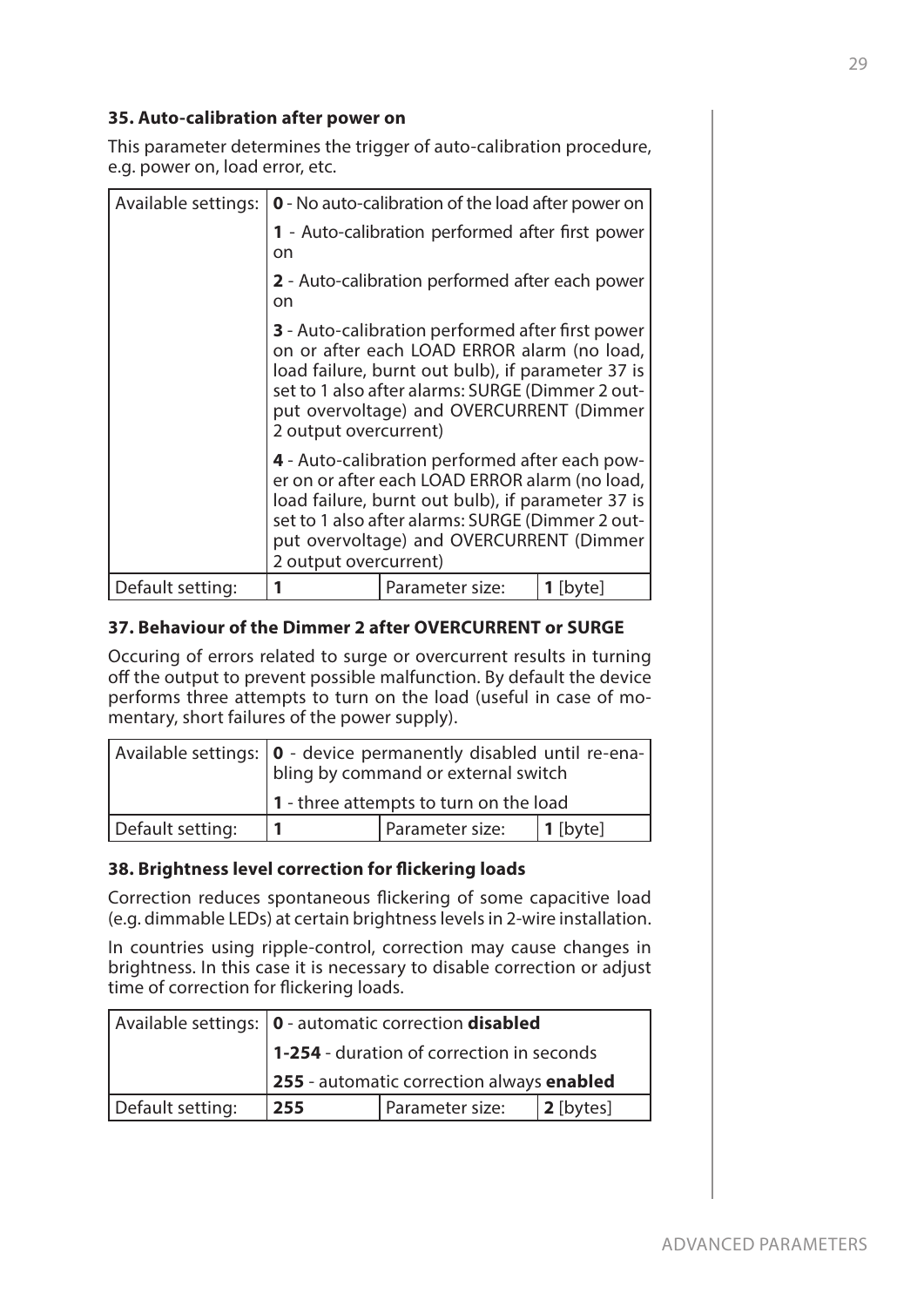

Parameter 39 is relevant only when parameter 58 is set to 0.

# **39. Power limit - OVERLOAD**

Reaching the defined value will result in turning off the load. Additional apparent power limit of 350VA is active by default.

|                  | Available settings:   0 - functionality disabled |  |  |  |
|------------------|--------------------------------------------------|--|--|--|
|                  | $1 - 350 - 1 - 350W$                             |  |  |  |
| Default setting: | Parameter size:<br>$ 2$ [bytes]<br> 250          |  |  |  |

# **GROUP 40 - Dimmer 2 operation - Alarms**

# **40. Response to General Purpose Alarm**

| Available settings:   0 - No reaction |                       |                 |            |
|---------------------------------------|-----------------------|-----------------|------------|
|                                       | 1 - Turn on the load  |                 |            |
|                                       | 2 - Turn off the load |                 |            |
|                                       | 3 - Load blinking     |                 |            |
| Default setting:                      | 3                     | Parameter size: | $1$ [byte] |

# **41. Response to Water Flooding Alarm**

| Available settings:   0 - No reaction |                             |                 |            |
|---------------------------------------|-----------------------------|-----------------|------------|
|                                       | <b>1</b> - Turn on the load |                 |            |
|                                       | 2 - Turn off the load       |                 |            |
|                                       | 3 - Load blinking           |                 |            |
| Default setting:                      |                             | Parameter size: | $1$ [byte] |

# **42. Response to Smoke, CO or CO2 Alarm**

| Available settings:   0 - No reaction |                          |                 |            |  |
|---------------------------------------|--------------------------|-----------------|------------|--|
|                                       | 1 - Turn on the load     |                 |            |  |
|                                       | 2 - Turn off the load    |                 |            |  |
|                                       | <b>3</b> - Load blinking |                 |            |  |
| Default setting:                      | 3                        | Parameter size: | $1$ [byte] |  |

# **43. Response to Temperature Alarm**

| Available settings: $ 0 \cdot$ No reaction |                       |                 |            |
|--------------------------------------------|-----------------------|-----------------|------------|
|                                            | 1 - Turn on the load  |                 |            |
|                                            | 2 - Turn off the load |                 |            |
|                                            | 3 - Load blinking     |                 |            |
| Default setting:                           |                       | Parameter size: | $1$ [byte] |

# **44. Time of alarm state**

|                  | Available settings:   1-32767 (1-32767 seconds) |                                    |              |
|------------------|-------------------------------------------------|------------------------------------|--------------|
| Default setting: |                                                 | $\vert$ 600 (600s) Parameter size: | $ 2$ [bytes] |



Alarm state may be cancelled earlier, as a result of pressing the switch or sending the Z-Wave command frame.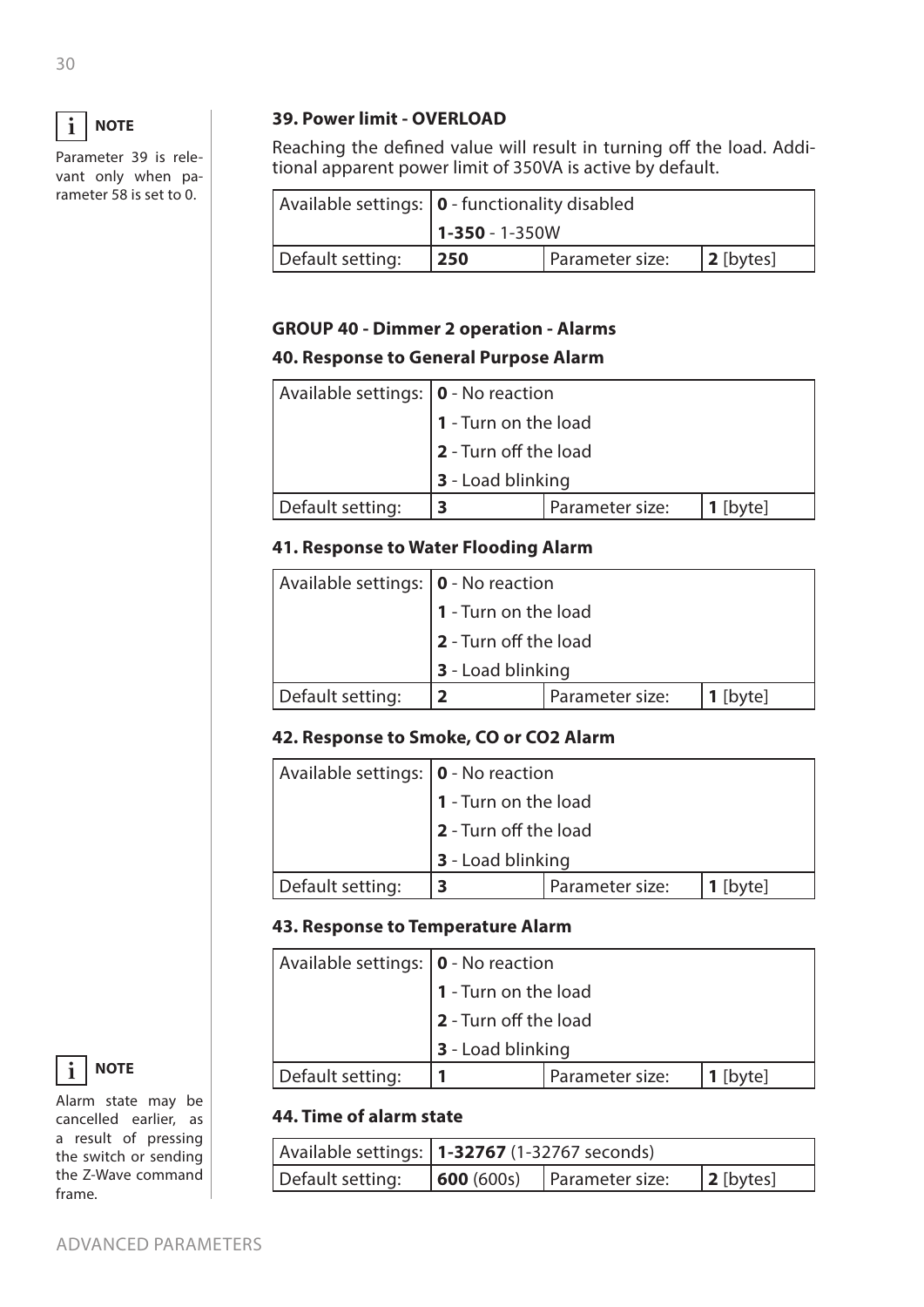# **Alarm settings - reports**

# **45. OVERLOAD alarm report** (load power consumption too high)

| Available settings:   0 - No reaction |                                |  |  |
|---------------------------------------|--------------------------------|--|--|
|                                       | 1 - Send an alarm frame        |  |  |
| Default setting:                      | Parameter size:<br>$ 1$ [byte] |  |  |

### **46. LOAD ERROR alarm report** (no load, load failure, burnt out bulb)

| Available settings:   0 - No reaction |                                |  |  |
|---------------------------------------|--------------------------------|--|--|
|                                       | $1 -$ Send an alarm frame      |  |  |
| Default setting:                      | Parameter size:<br>$ 1$ [byte] |  |  |

**47. OVERCURRENT alarm report** (short circuit, burnt out bulb causing overcurrent)

| Available settings: $ 0 \cdot$ No reaction |                                |  |  |
|--------------------------------------------|--------------------------------|--|--|
|                                            | 1 - Send an alarm frame        |  |  |
| Default setting:                           | Parameter size:<br>$ 1$ [byte] |  |  |

### **48. SURGE alarm report** (Dimmer 2 output overvoltage)

| Available settings: $ 0 \cdot$ No reaction |                                |  |  |
|--------------------------------------------|--------------------------------|--|--|
|                                            | $1 -$ Send an alarm frame      |  |  |
| Default setting:                           | Parameter size:<br>$ 1$ [byte] |  |  |

# **49. OVERHEAT** (critical temperature) **and VOLTAGE DROP** (low voltage) **alarm report**

| Available settings:   0 - No reaction |                           |                 |             |
|---------------------------------------|---------------------------|-----------------|-------------|
|                                       | $1 -$ Send an alarm frame |                 |             |
| Default setting:                      |                           | Parameter size: | $ 1$ [byte] |

#### **GROUP 50 - Active power and energy reports**

#### **50. Active power reports**

The parameter defines the power level change that will result in a new power report being sent. The value is a percentage of the previous report.

|                  | Available settings:   0 - power reports disabled |                 |             |
|------------------|--------------------------------------------------|-----------------|-------------|
|                  | $\vert$ 1-100 (1-100%) - power report threshold  |                 |             |
| Default setting: | $10(10\%)$                                       | Parameter size: | $ 1$ [byte] |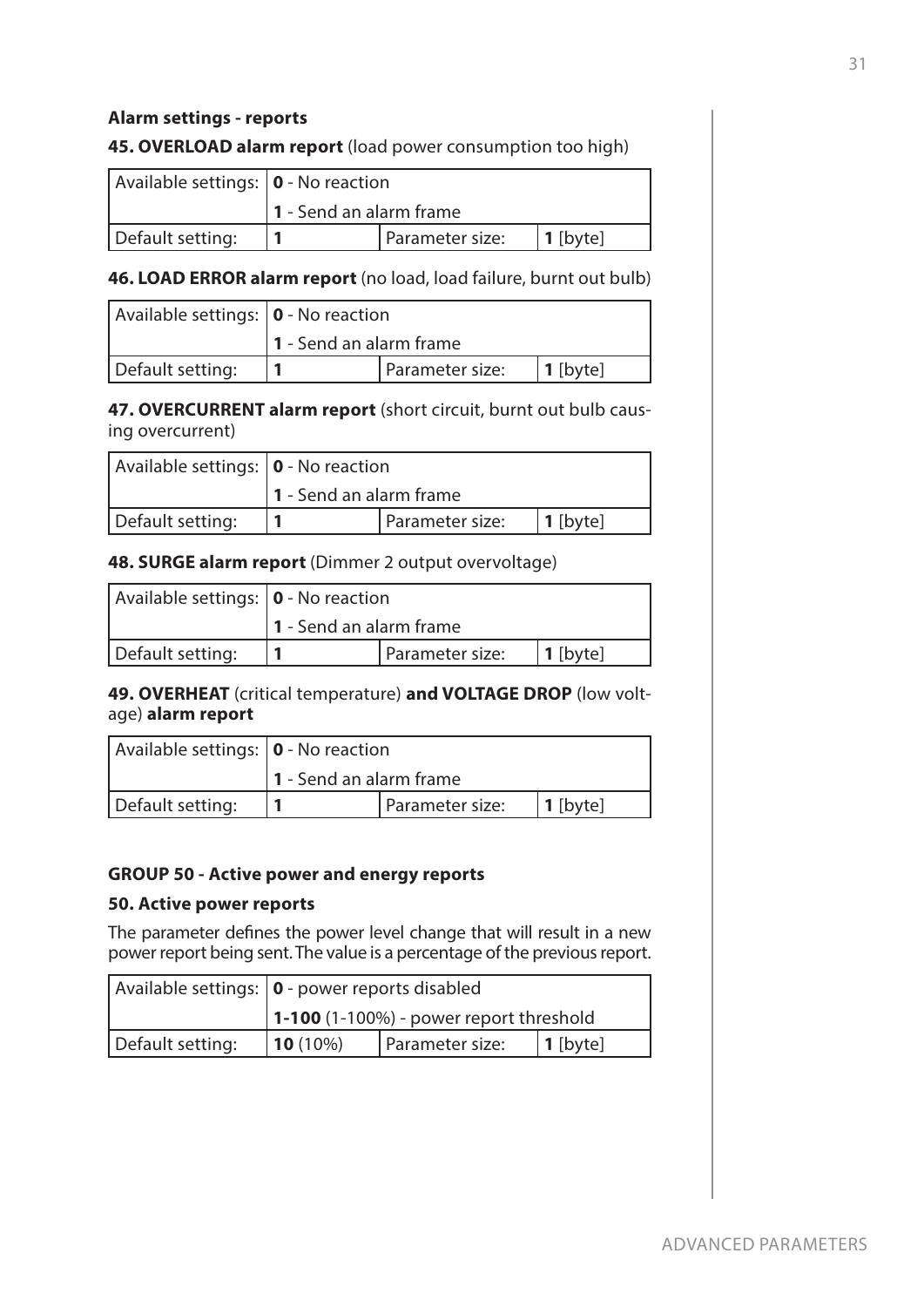### **52. Periodic active power and energy reports**

Parameter 52 defines a time period between consecutive reports. Timer is reset and counted from zero after each report.

|                  | Available settings:   0 - periodic reports disabled |                                     |              |
|------------------|-----------------------------------------------------|-------------------------------------|--------------|
|                  | $1-32767$ (1-32767 seconds)                         |                                     |              |
| Default setting: |                                                     | <b>3600</b> (3600s) Parameter size: | $ 2$ [bytes] |

### **53. Energy reports**

Energy level change which will result in sending a new energy report.

|                  | Available settings:   0 - energy reports disabled |                                                     |              |
|------------------|---------------------------------------------------|-----------------------------------------------------|--------------|
|                  |                                                   | 1-255 (0.01-2.55 kWh) - report triggering threshold |              |
| Default setting: |                                                   | 10 (0.1 kWh)   Parameter size:                      | $ 2$ [bytes] |

# **54. Self-measurement**

The Dimmer 2 may include active power and energy consumed by itself in reports sent to the main controller.

|                  | Available settings: $\vert$ 0 - Self-measurement inactive |                 |          |
|------------------|-----------------------------------------------------------|-----------------|----------|
|                  | 1 - Self-measurement active                               |                 |          |
| Default setting: |                                                           | Parameter size: | 1 [byte] |

# **58. Method of calculating the active power**

This parameter defines how to calculate active power. It is useful in a case of 2-wire connection with light sources other than resistive.

|                  | Available settings:   0 - measurement based on the standard algorithm |                                                 |            |
|------------------|-----------------------------------------------------------------------|-------------------------------------------------|------------|
|                  | 1 - approximation based on the calibration data                       |                                                 |            |
|                  |                                                                       | $ 2$ - approximation based on the control angle |            |
| Default setting: | 0                                                                     | Parameter size:                                 | $1$ [byte] |

# **59. Approximated power at the maximum brightness level**

This parameter determines the approximate value of the power that will be reported by the device at its maximum brightness level.

|                  | Available settings:   0-500 (0-500W) - power consumed by the load  <br>at the maximum brightness level. |                 |              |
|------------------|---------------------------------------------------------------------------------------------------------|-----------------|--------------|
| Default setting: |                                                                                                         | Parameter size: | $ 2$ [bytes] |

**NOTE i**

Parameter 58 is set to 0 after forced auto-calibration.



Parameter 59 works only when parameter 58 has a value other than 0.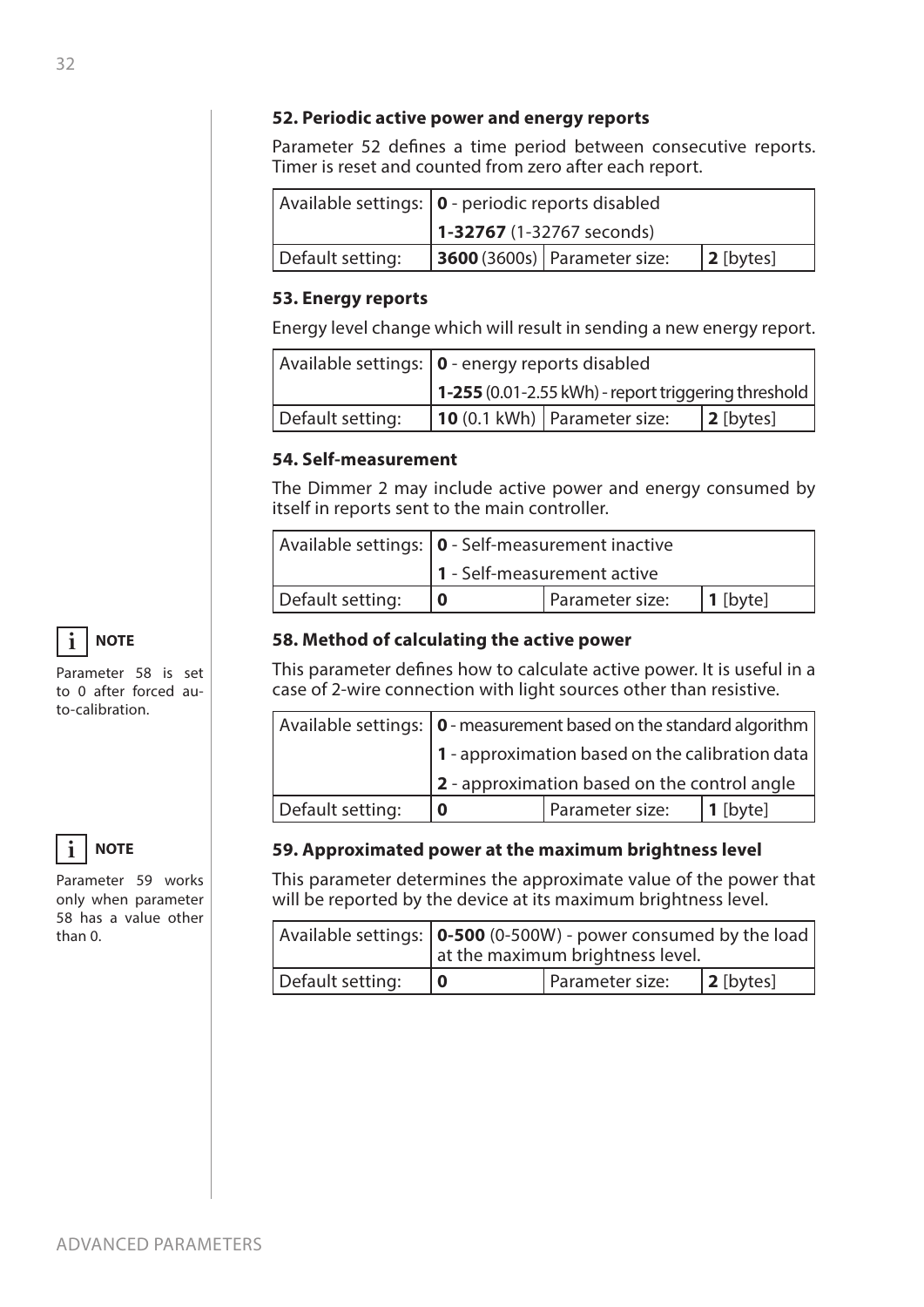# <span id="page-32-0"></span>**#14: Specifications**

| Power supply:                        | 100-240V~50/60Hz                                                                                                                      |
|--------------------------------------|---------------------------------------------------------------------------------------------------------------------------------------|
| Power consumption:                   | < 1.3W                                                                                                                                |
| Operational temperature:             | $0-35^{\circ}$ C                                                                                                                      |
| For installation in boxes:           | $\varnothing \geq 50$ mm                                                                                                              |
| Operational current:                 | $0.25 - 1.1A$                                                                                                                         |
| Device temperature<br>protection:    | $105^{\circ}$ C                                                                                                                       |
| Active element:                      | semiconductor electronic switch $\varepsilon$                                                                                         |
| Device control:                      | remotely - radio waves<br>directly - external switch                                                                                  |
| Radio protocol:                      | Z-Wave (500 series chip)                                                                                                              |
| Radio signal power:                  | up to 1mW                                                                                                                             |
| Radio frequency:                     | 868.4 or 869.8 MHz EU;<br>908.4, 908.42 or 916.0 MHz US;<br>921.4 or 919.8 MHz ANZ;<br>869.0 MHz RU;<br>920.9, 921.7 or 923.1 MHz TW; |
| Range:                               | up to 50 m outdoors<br>up to 40 m indoors<br>(depending on building materials)                                                        |
| Comply with EU directives:           | RoHS 2011/65/EU<br><b>RED 2014/53/EU</b>                                                                                              |
| Dimensions $(L \times W \times H)$ : | 42.5 x 38.25 x 20.3 mm                                                                                                                |



#### **NOTE i**

Occasional **flickering** of the lighting may be the result of ripple-control signals from the electricity supplier.

The occurrence and magnitude of this effect depends on the country, region and time of the day.

The effect is more frequent in 2-wire installation, on low dimming levels and with LED light sources.

Voltage drops, dips and harmonics may also cause flickering.

#### **NOTE i**

Radio frequency of individual device must be same as your Z-Wave controller. Check information on the box or consult your dealer if you are not sure.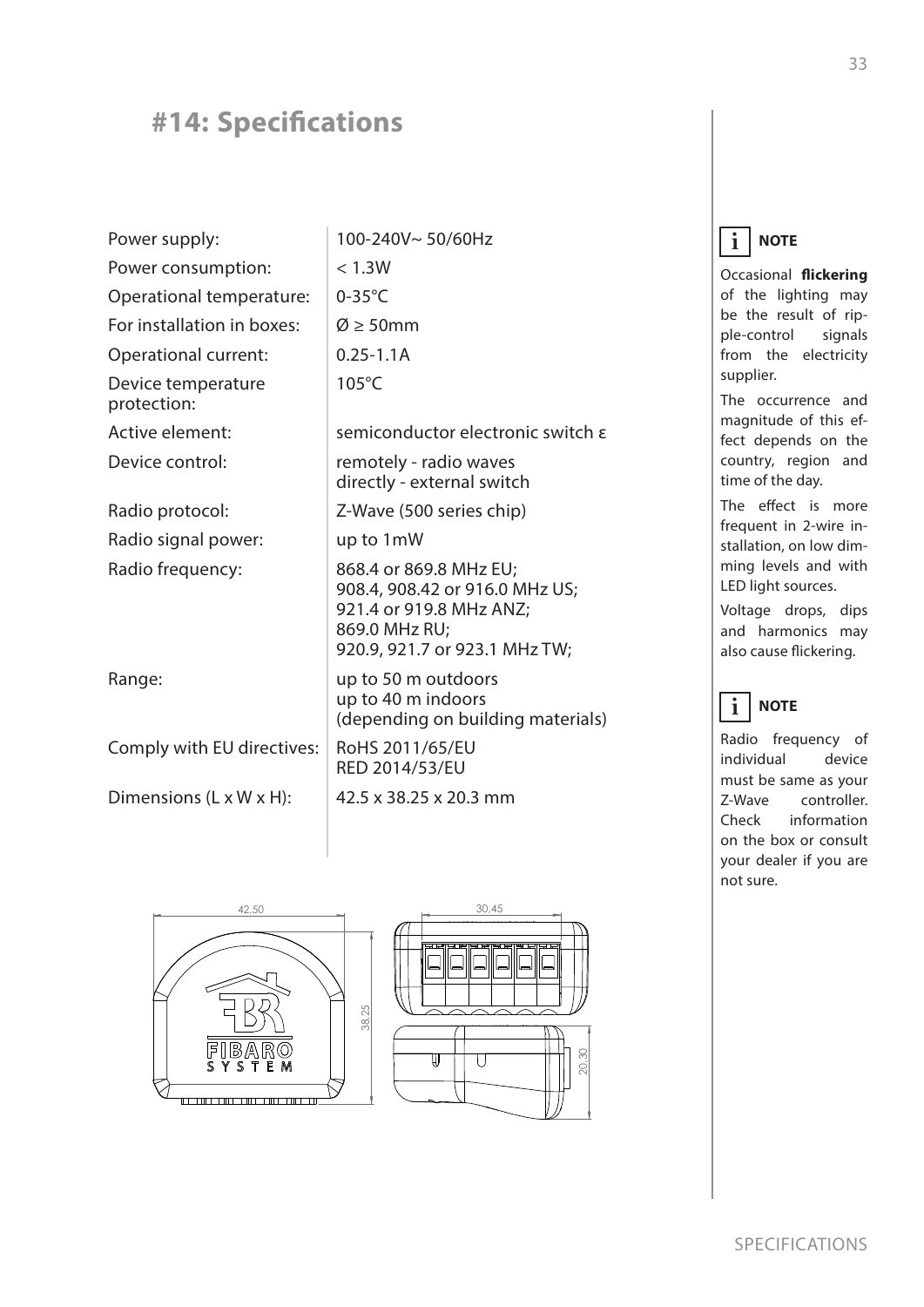# <span id="page-33-0"></span>**#15: Regulations**

#### **This device complies with Part 15 of the FCC Rules**

Operation is subject to the following two conditions:

1. This device may not cause harmful interference

2. This device must accept any interference received, including interference that may cause undesired operation. This equipment has been tested and found to comply with the limits for a Class B digital device, pursuant to part 15 of the FCC Rules. These limits are designed to provide reasonable protection against harmful interference in a residential installation. This equipment generates, uses and can radiate radio frequency energy and, if not installed and used in accordance with the instructions, may cause harmful interference to radio communications. However, there is no guarantee that interference will not occur in a particular installation. If this equipment does cause harmful interference to radio or television reception, which can be determined by turning the equipment off and on, the user is encouraged to try to correct the interference by one or more of the following measures:

- Reorient or relocate the receiving antenna.
- Increase the separation between the equipment and receiver.
- Connect the equipment into an outlet on a circuit different from that to which the receiver is connected.
- Consult the dealer or an experienced radio/TV technician for help.

Changes and modifications not expressly approved by the manufacturer or registrant of this equipment can void your authority to operate this equipment under Federal Communications Commission's rules.

#### **Industry Canada (IC) Compliance Notice**

This device complies with Industry Canada license-exempt RSSs. Operation is subject to the following two conditions: (1) this device may not cause interference, and (2) this device must accept any interference, including interference that may cause undesired operation of the device.

Cet appareil est conforme aux normes d'exemption de licence RSS d'Industry Canada. Son fonctionnement est soumis aux deux conditions suivantes : (1) cet appareil ne doit pas causer d'interférence et (2) cet appareil doit accepter toute interférence, notamment les interférences qui peuvent affecter son fonctionnement.

#### **Legal Notices**

All information, including, but not limited to, information regarding the features, functionality, and/or other product specification are subject to change without notice. Fibaro reserves all rights to revise or update its products, software, or documentation without any obligation to notify any individual or entity.

FIBARO and Fibar Group logo are trademarks of Fibar Group S.A. All other brands and product names referred to herein are trademarks of their respective holders.

Product is covered by one or more claims of patents found at <http://sipcollc.com/patent-list/> and [http://intusiq.com/patent-list/.](http://intusiq.com/patent-list/)